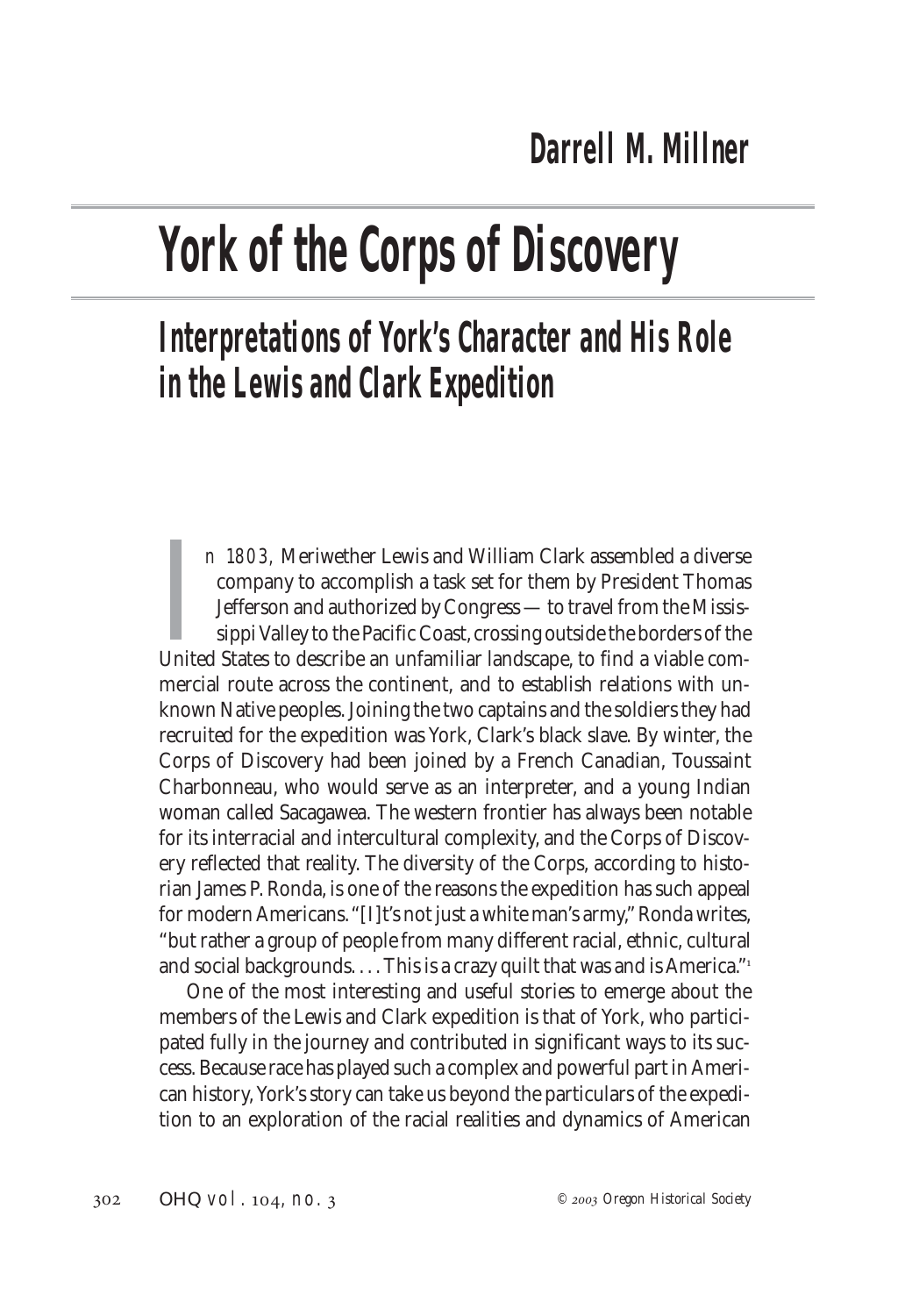Jerome Hart, photographer, courtesy of University of Portland



The Naming of Mt. Jefferson (1988), a bronze by Michael Florin Dente, portrays York on *the far right, along with William Clark (middle) and an unnamed American Indian (left). The sculpture is located on the University of Portland campus in Portland, Oregon.*

life. It is also useful to examine how York is portrayed in the scholarly and popular writing that has been published in the two hundred years since 1805-1806. Those images and characterizations offer insight into the racial preoccupations of individual scholars and writers and the nation's collective obsession with race.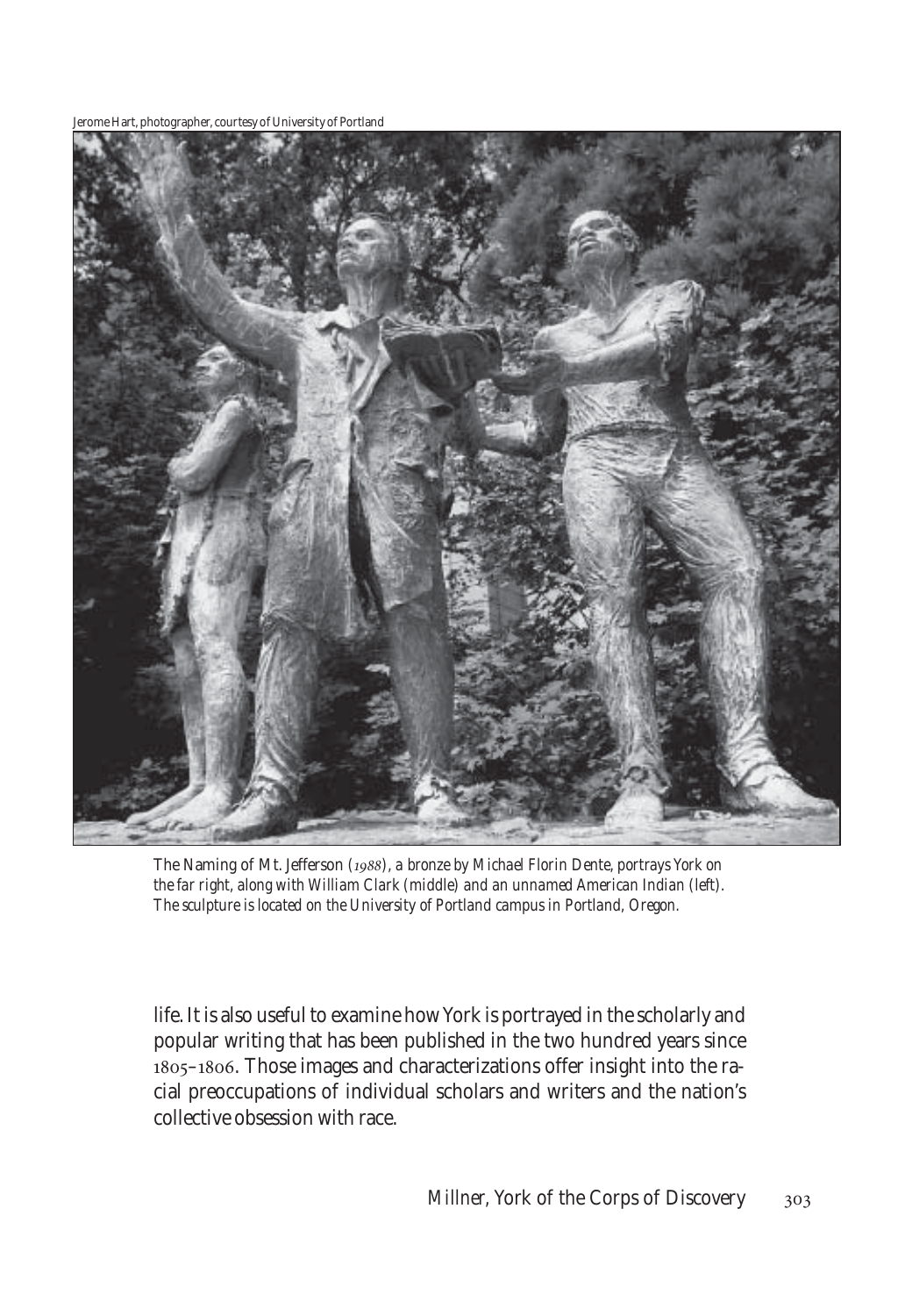The Lewis and Clark expedition was not the first overland journey across the North American continent. As early as the 1530s, four Spanish *conquistadors*, the last survivors of a failed expedition to conquer Florida in 1528, traveled across the continent from Florida to Mexico on a route that transversed the present-day American Southwest.<sup>2</sup> In 1792, over a dozen years before Lewis and Clark journeyed west, fur-trader Alexander McKenzie led a party of approximately ten adventurers across Canada to the Pacific Ocean.<sup>3</sup> And Lewis and Clark's journey did not represent the first time a significant American presence had been established in the Oregon Country. That distinction more properly falls to Captain Robert Gray, who led sailing expeditions to present-day Oregon in 1788 and 1792.<sup>4</sup> On his 1792 voyage, Gray is credited with being the first non-Native to enter the major river of the Pacific Northwest, which he named Columbia after his ship. There were undoubtedly other white explorers who traveled through the far west of the North American continent before 1805 whom we will never know anything about.

If Lewis and Clark do not have the distinction of being first, what, then, was the significance of the expedition and what makes it different from the explorations that preceded it? Part of the difference is in the voluminous record the two captains kept of their activities and observations. It is the journals of the Lewis and Clark expedition — along with the field notes, maps, collections of specimens, and other documents of the journey that are the most remarkable and lasting product of that experience. And it is through the journals that we find the clearest and best-marked path to an understanding of York. As we re-examine the York of the journals, however, it is necessary to clear up some long-standing misconceptions.

As a member of the Lewis and Clark expedition, York was the first documented black American slave to travel across the continent. Each qualifying adjective is necessary. York was not the first black nor the first slave to cross the continent or be involved in western exploration. That distinction falls to Esteban, or Estevanico, one of the four Spaniards who as part of the shipwrecked expedition of Pánfilo de Narváez crossed from Florida to Mexico in the 1530s.6 The first blacks may have come to presentday Oregon as early as 1579, although they did not cross the continent to get there. There is some evidence that Englishman Francis Drake landed on the Oregon coast in that year. Drake may have sojourned at Little Whale Cove, near present-day Depoe Bay, for an extended period as he made his ships ready for the trans-Pacific voyage home to England, becoming the first Englishman to sail around the world. There is clear evi-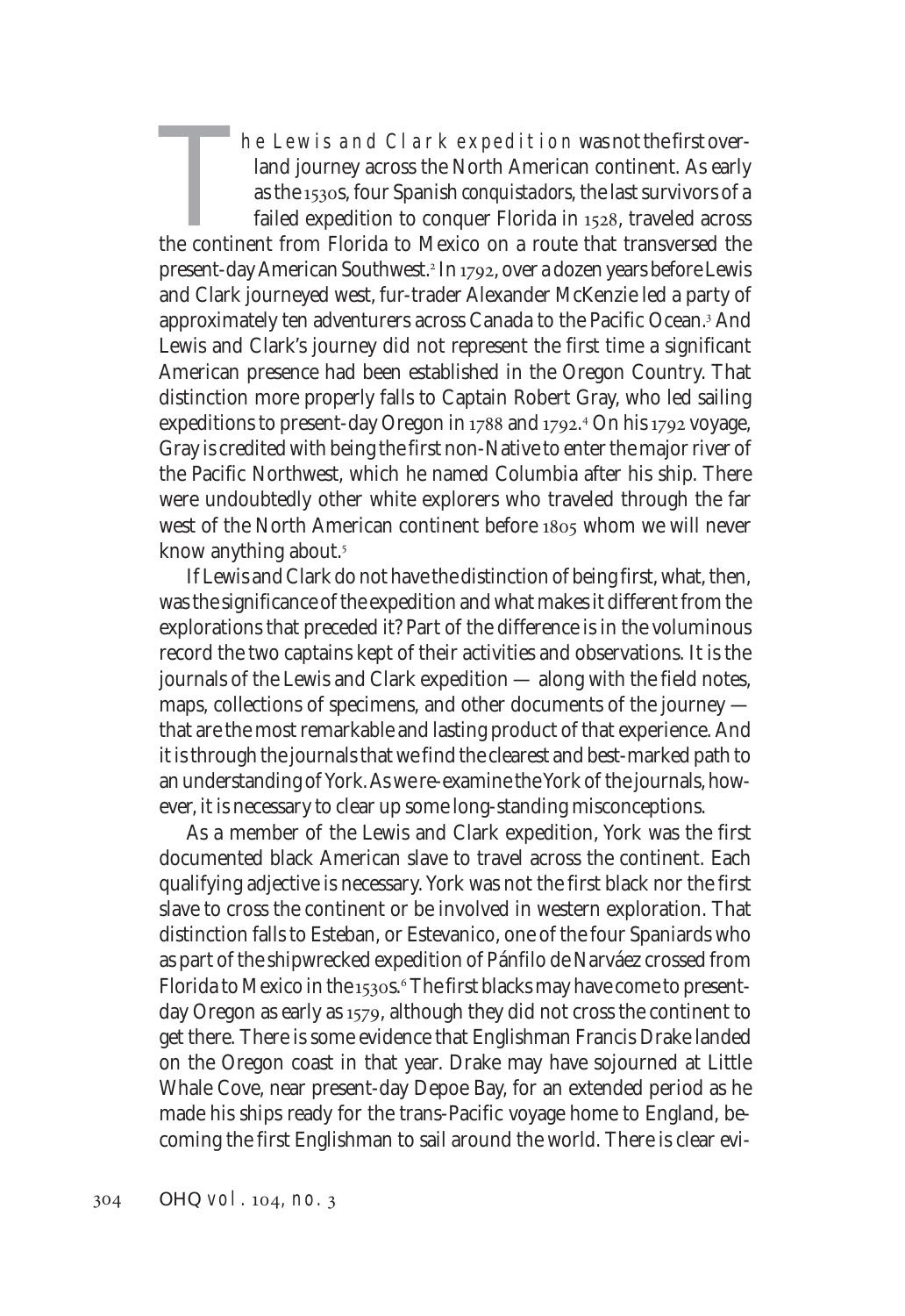

*The Corps of Discovery took many trade items and gifts along with them, including medals that depicted President Thomas Jefferson on one side and the message of "peace" and "friendship" that they hoped to convey to Native peoples they encountered. York's role in those encounters was often instrumental in calming fears and avoiding hostilities.*

dence in Spanish colonial archives that among Drake's crew on that voyage were at least four black men and one black woman. Should Drake's visit to Oregon be authenticated, those people would represent the beginning of the Oregon black experience.

At present, the earliest black person that we know was in Oregon was associated with Captain Robert Gray's first expedition to the Pacific Coast in 1788. In a violent encounter with the Native residents of Tillamook Bay, one of Gray's crewmen was killed. His name was Markus Lopius, and he was a black man. When his death was recorded in the ship's log by Robert Haswell, Lopius became the first documented black person in Oregon history. There are additional references to blacks in Native oral traditions that precede even Lopius. So, while York was an important figure in western exploration and Oregon history, his distinction lies not in being the first of his kind here.

It is, therefore, important not to consider York as an exotic aberration of his time and place. In fact, considering the racial realities of the first generations of Americans, it would be surprising if someone like York had not been a part of the Lewis and Clark expedition. Black slaves represented a significant percentage of the nation's population in the first national census in 1790. More particularly, within the geographic and social elite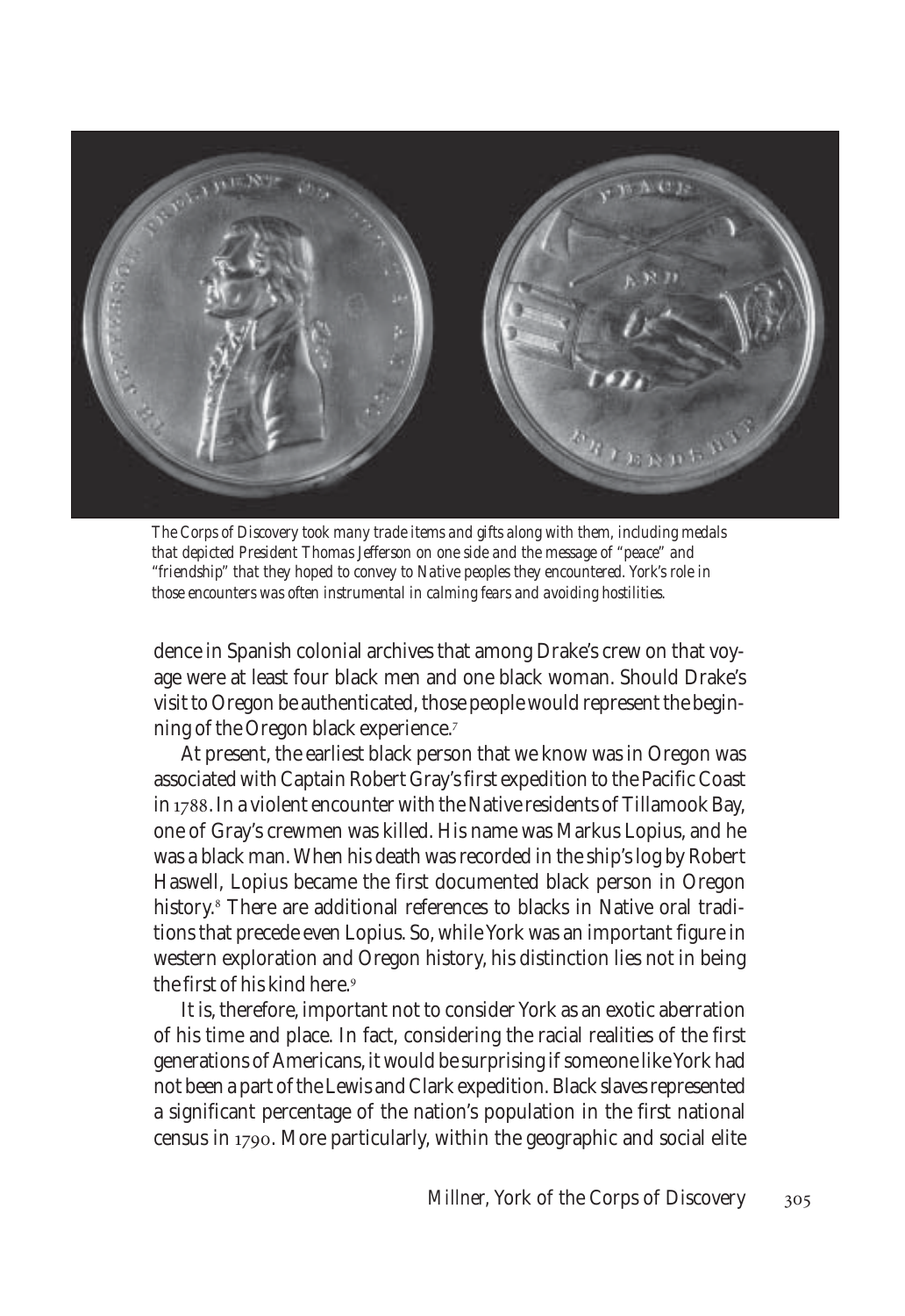that dominated national politics at the time, slaveholding was a widely practiced and socially accepted behavior. Most of the country's black population lived under the control of a slaveholding class that also controlled the national government. Virginia, where the Clark family had its roots, was  $41$  percent black in 1790. The number of blacks within the total population in that first census, at 19 percent, was second only to people of English descent as a recognizable group in the new nation.

Thomas Jefferson himself, the energy behind the Lewis and Clark expedition, was a slaveholder of long standing when he sent Lewis and Clark west, and he would continue to hold slaves until his death in 1826. Some of Jefferson's slaveholding behavior would generate a family controversy regarding his relationship with one of his female slaves, Sally Hemmings, a controversy that lingers on to this generation. Like Jefferson, the men who formed the United States constitution in  $1787$  grappled with the role of blacks and slavery in the new nation, rigging together a series of compromises over how blacks would be counted, the fate of fugitive slaves, the status of the slave trade, and guarantees that the new government had a responsibility to put down slave insurrections. The presence of York on the expedition merely reflected the degree to which blacks were an intimate and often important part of national events and the dynamics of the Lewis and Clark generation.

In addition to re-examining the role that York played in the expedition and other aspects of his life, it is also useful to analyze the way the York story has been shaped and presented in the two hundred years that follow n addition to re-examining the role that York played in the expedition and other aspects of his life, it is also useful to analyze the way the York story has been shaped and presented in the two hundred years that followed the expedition. In essence, for each that reflects the interracial behaviors, politics, and dynamics of that generation. The scholarly treatment of York can be categorized into two broad interpretive traditions: the "Sambo" and the "superhero."

In the Sambo tradition, York's role and contributions are systematically reduced to behavior that was considered fitting and appropriate for an individual who is passively and submissively content in a condition of chattel slavery. The Sambo stereotype of the black male evolved as a way for pro-slavery advocates to defend that institution by proclaiming that slavery was the proper condition for blacks to occupy because it was consistent with their natural inferiority. This characterization began to appear in the founding father generation shortly after the American Revolution as the contradictions inherent in the establishment of a slave state in the emerging democracy became apparent. It gained strength through the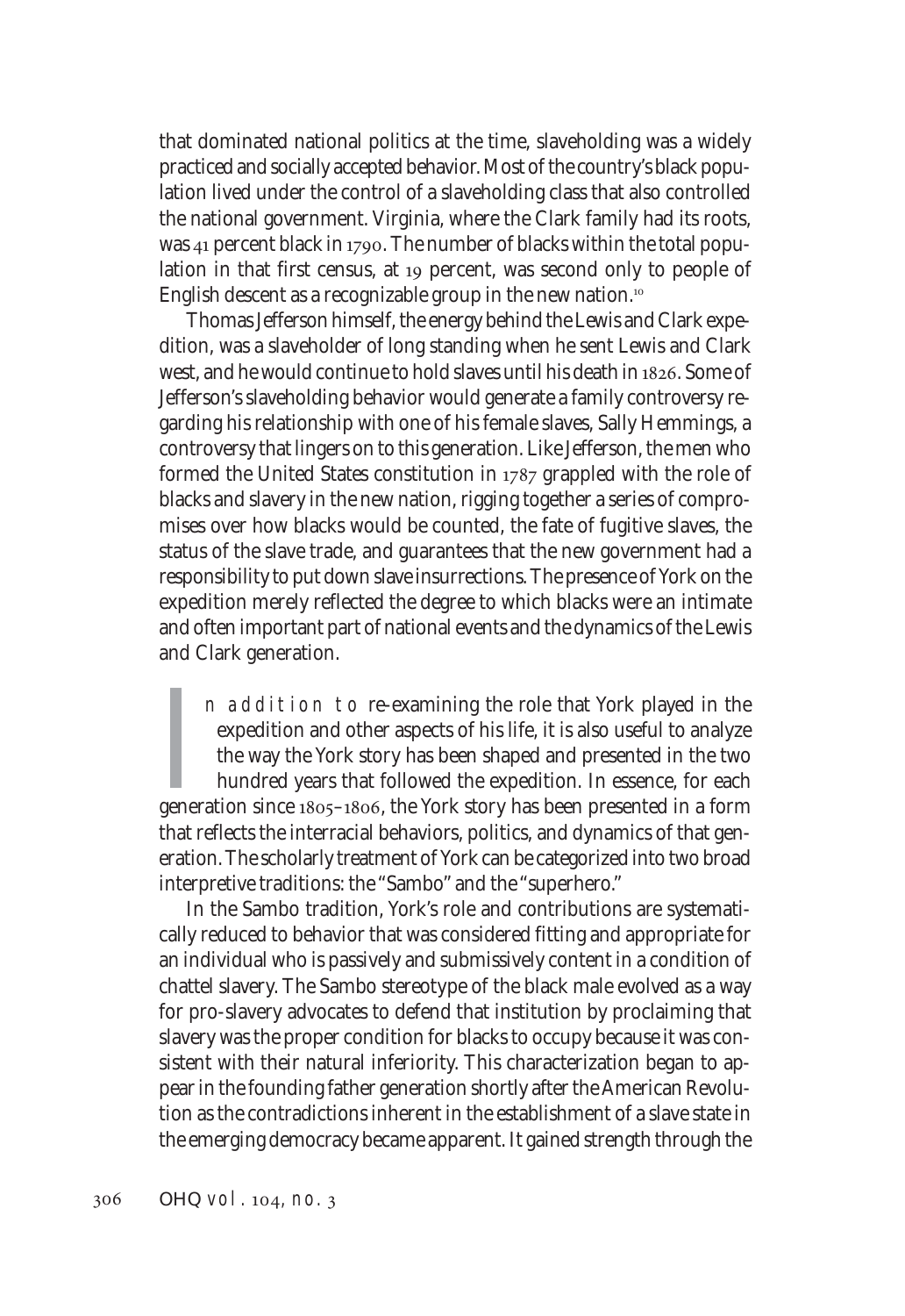antebellum era and climaxed in the Reconstruction years following the Civil War when many advocates of anti-black activities relied upon it to justify creating a subordinate role for former slaves. According to the stereotype, Sambos possessed an inherent set of personal characteristics, qualities, and inclinations that defined both their capabilities and their aspirations. All of this made it apparent that slavery was the best condition for blacks to occupy, not only for the good of the general society but also for the good of the Sambo. In this tradition of scholarship, the York story functioned to validate current racial theories and behaviors imposed on blacks by a dominant and hostile majority population. A black man such as York could not have appeared to be manly and heroic, as white members of the expedition were portrayed, because that characterization would have called into question the theories and practices of prevalent racial public policy. As a result, the creation of York as Sambo often relied on quite questionable techniques, such as ignoring the positive aspects of York's character and his contributions, distorting some incidents to cast them in the most unfavorable light possible, and projecting onto York unsubstantiated qualities such as a thick "Negro" dialect and an insatiable sexual appetite.

Within the "superhero" school of interpretation, York has been elevated to near superhuman status and his contributions to the expedition were unsurpassed by others in the Corps of Discovery. The superhero York is the quintessential role model, a courageous, ingenious, brave, and selfsacrificing black hero who has overcome all of the obstacles that slavery and a hostile frontier threw at him. This York ultimately prevails; he is a figure not only for blacks to admire but also for them to emulate. The practitioners of the superhero tradition were no less willing than those in the Sambo tradition to sacrifice accepted scholarly methodologies to further their objectives.

Of the two traditions, the Sambo tradition dominated the presentation of York for most of the past two hundred years, and it still can be detected in some treatments of him during the bicentennial observation. The superhero tradition is most closely associated with the Civil Rights era of the mid–twentieth century, but it too can be detected in the scholarship that has appeared since that time. Examples of the Sambo tradition especially continue to shape the modern portrait of York, and material that has long been out of print or little used is being rediscovered or reissued as the excitement surrounding the bicentennial grows.

Paul Russell Cutright has suggested that the literature about the Lewis and Clark expedition can be categorized into adult nonfiction, adult fic-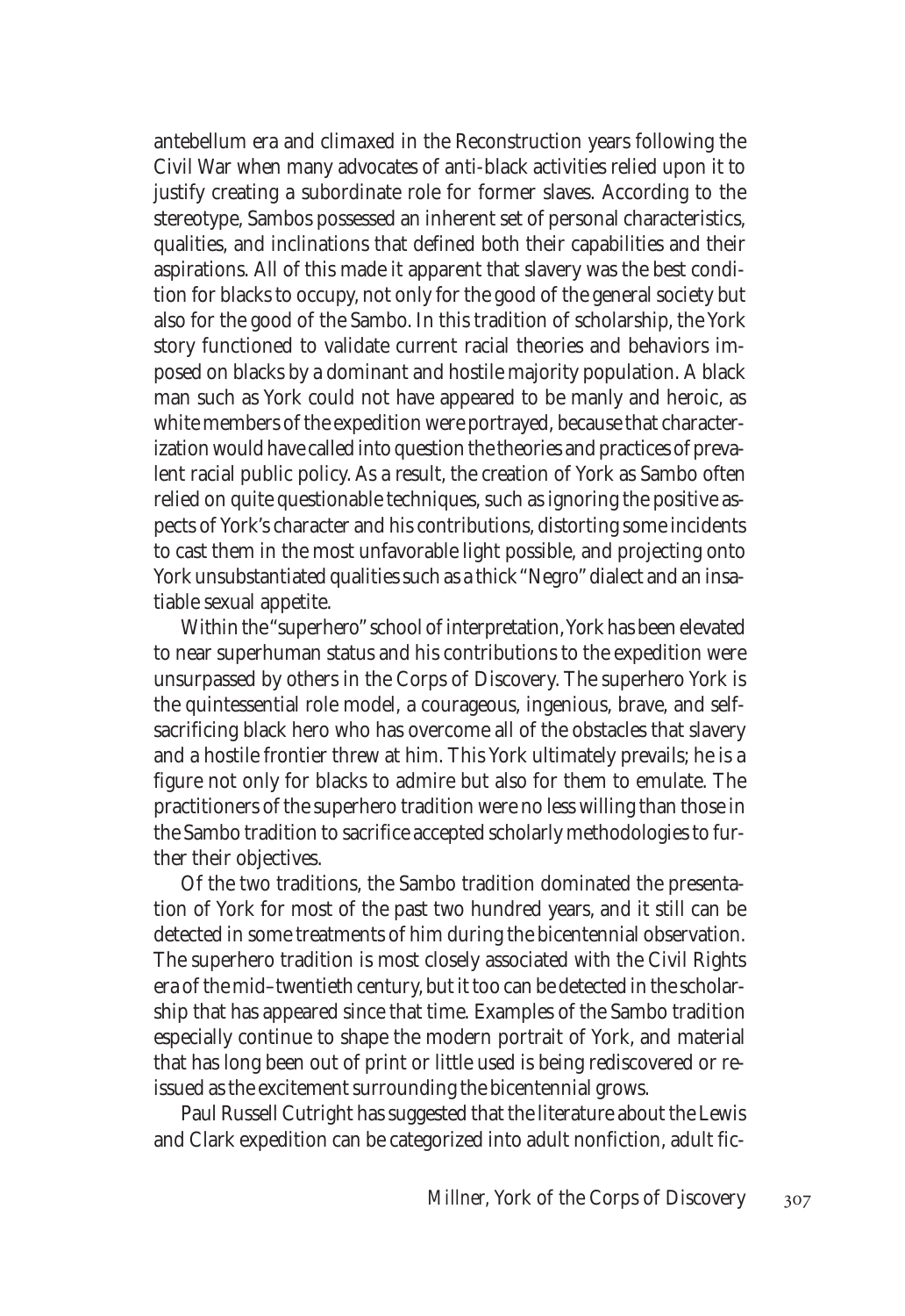tion, juvenile accounts, and periodicals.<sup>11</sup> It is also possible to distinguish between the popular and scholarly literature on the expedition. Much of the popular literature falls into the category of adult fiction, especially at the turn of the twentieth century. A typical early example of the portrayal of York as a passive, happy slave is found in *The Conquest: The True Story of* Lewis and Clark, published in 1903 by Eva Emery Dye. Even though Dye's work was romanticized historical fiction, many readers nevertheless accepted it as historical fact because of the extensive research Dye had conducted. In the book, York is presented as a loyal servant who refused to be separated from his beloved master even after Clark supposedly freed him at the end of the expedition. Dye described Clark's journey to the East upon his return to wed Julia Hancock and included this vision of York:

York had followed silently through all the journey — York, no longer a slave, for in consideration of his services on the expedition the General had given him his freedom. But as a voluntary body-guard he would not be parted from his master. "For sho'! who cud tek cah o' Mars Clahk so well as old Yawk?"

Several points are notable here. First, recent scholarship has clearly shown that Clark did not free York when the expedition returned to St. Louis. Instead, Clark kept York an unwilling and increasingly bitter and hostile slave for perhaps ten years after the expedition ended.

Second, there is no evidence that York used the "Negro dialect" that Eva Emery Dye attempts to reproduce in the novel. York's lifelong position as Clark's body servant, which placed him in more intimate contact with the master class of the "big house" than with the "field hand" element of plantation life, suggests his language patterns may have not deviated markedly from Clark's. It should also be noted that many members of the Corps of Discovery were from agricultural communities or small towns in the South and the western limits of the United States, and they undoubtedly spoke a dialect of English that reflected those roots. Nevertheless, writers generally selected York as the only member of the expedition to speak in a nonstandard language pattern. That Dye attached such dialect to York in her novel reveals more about the racial needs of early twentieth-century America than about how York might have actually spoken. White writers at the turn of the century — whether writing out of ignorance, paternalism, or antipathy — characterized black language in this degrading manner to suggest the presumed intellectual and cultural inferiority of the race. In the Sambo tradition, York is consistently "tainted" by his use of such a dialect and by a subservient personality.

Julia Davis, in her 1937 book, *No Other White Men*, makes a more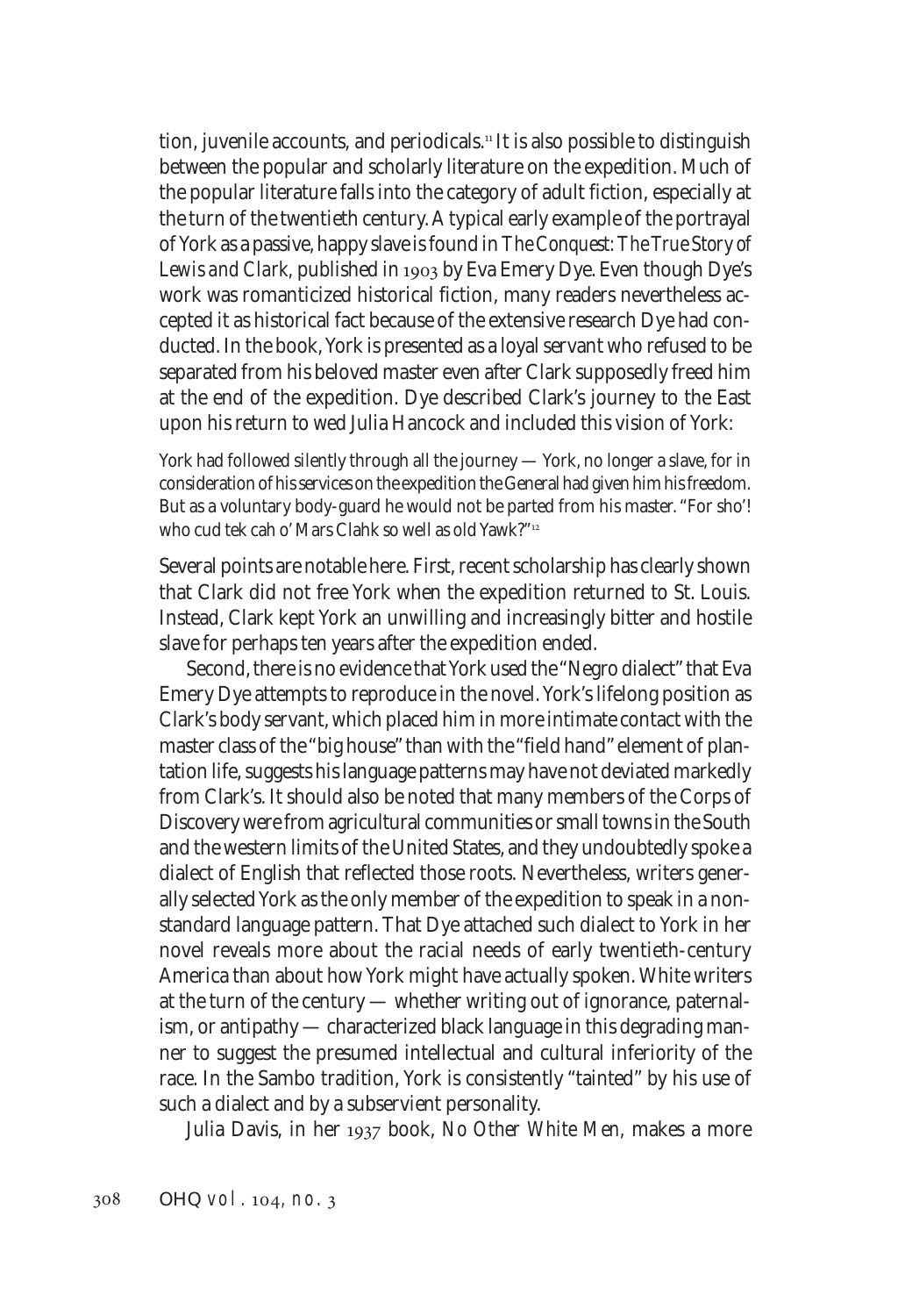egregious contribution to the Samboization of York. The book stands as a compelling example of how far some writers were willing to go to transform the York of the expedition to the York that fit the racial presumptions of early and mid–twentieth-century America. The incident occurred in October 1804 as the Corps traveled up the Missouri River. At the village of the Arikara, in a flurry of horseplay with local children, York had pretended to be a recently tamed wild animal. Clark describes the incident on October 20, 1804:

. . . the Inds. much astonished at my black Servent, who make him Self more turrible in thier view than I wished him to Doe as I am told telling them that before I cought him he was wild & lived upon people, young children was verry good eating Showed them his Strength &c. &c. —

. . . Those Indians wer much astonished at my Servent, they never Saw black man before, all flocked around him & examined. him from top to toe, he Carried on the joke and made himself more turibal than we wished him to doe.<sup>13</sup>

Sergeant John Ordway recounted the same event in his journal:

the Greatest Curiousity to them was York Capt. Clarks Black man.all the nation made a Great deal of him.the children would follow after him,& if he turned towards them they would run from him & hollow as if they were terreyfied, & afraid of him.

York's behavior was clearly consistent with that of a playful adult having a lark with some jovial children. In the hands of Julia Davis, however, it becomes something dramatically different. She offers this version of events:

[York] took off his hat and showed his wolly head. "I am' no man!" he cried. "I'se a wil' beas' outa de woods!" When the interpreters explained this the Mandans fell back in a body, and York, delighted, bared his teeth and growled and howled until their spines were chilled.

"Cap'n Billy done cotch me! Cap'n Billy done tame me! He de taminest man in de worl! He done tame fo' bears to wait on him at table. You all bettah mind out how you fools wid Cap'n Billy."

This created such a sensation that York could not resist going himself one better. With a wild whoop he picked up the nearest member of the party in his great arms, and pranced around the circle roaring like a lion. The Indians ran for their lives, and the captains rushed out to see what was the matter.

Only Cap'n Billy could have made himself heard above the din, but he had a strong voice and he let it out. The ferocity in York's face faded to startled innocence. Clark glared at him, biting his lip to keep from laughing.

"It is not necessary" he said at last, "to frighten our Indian friends. Suppose you give them a dance instead." Crusatte struck up his fiddle and York began to shuffle, back and wing, heel and toe, no bones in his hips and no bones in his legs. . . .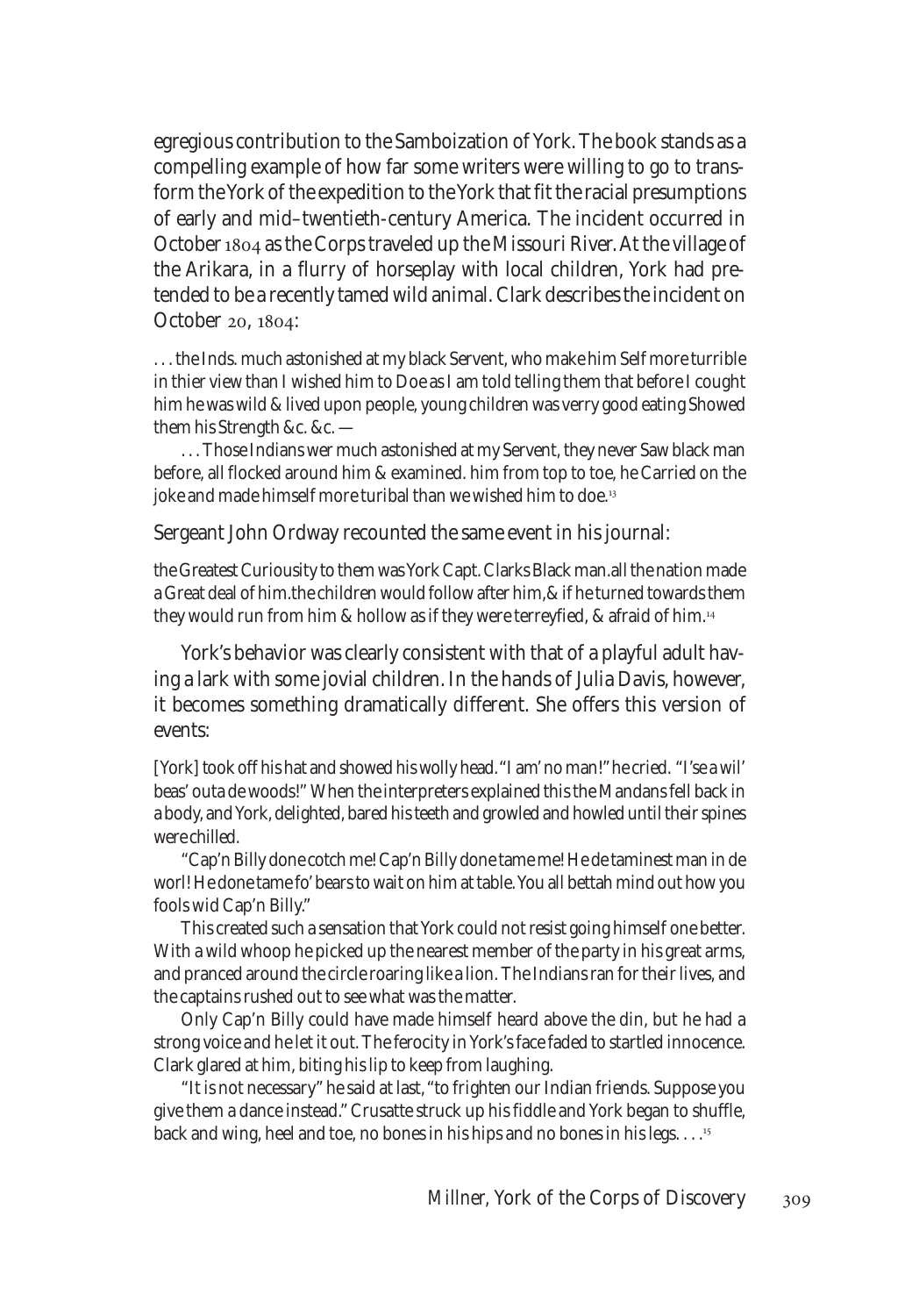Davis's remarkable version of this incident has much more to do with her own racial notions and the prevailing stereotypes about blacks in the nation in the 1930s than with the original event. Her identification of the Arikaras as Mandans might be attributed to simple ignorance or careless error, but the other imaginative augmentations are more difficult to forgive. As is typical in the Sambo tradition, Davis has York speaking in a broken Negro dialect. She moves Clark to center stage, emphasizing his power and control over both York, whom he intimidates, and the situation. She replaces the Indian children with adult Indians and portrays the adults as afraid, timid, and childlike (in contrast to Clark). She concludes the affair by reducing York to a minstrel-show darky, an image that is counter to the completely human and compelling York that emerges from the journals.

The Sambo tradition remained strong throughout the twentieth century. In 1947, John Bakeless, in *Lewis and Clark:* Partners in Discovery, for example, emphasized York's love of slavery and hatred of freedom: "Damn this fr twentieth century. In 1947, John Bakeless, in *Lewis and Clark: Partners in Discovery*, for example, emphasized York's love of slavery and hatred of freedom: " 'Damn this freedon,' he [York] presented in the book as if it is authentic, is in fact a third-hand creation that Clark supposedly attributed to York in an interview with Washington Irving in 1832. By repeating this quote, Bakeless and many others have attached an authenticity to a sentiment that has no historical foundation.

Another favorite characterization of York in the Sambo tradition refers to his sexual prowess among Indian women. During their stay at the Arikara village in 1805, Clark wrote: "those people are much pleased with my black servent — their women very fond of caressing our men, etc."<sup>17</sup> While it seems clear that Clark was referring here to other expedition members in addition to York, his description would later be used as "evidence" of York's promiscuity, a characterization that follows York across the continent. Bakeless, for example, writes that among the Nez Perce

York enjoyed his customery social success, though Indian children ran to hide at the strange creature's approach . . . Like a good many of the other members of the expedition, York had a temporary Indian "wife". On the return journey, he found that he had become the father of a little Nez Percé Negro. Occasional modern Nez Percés with kinky hair are perhaps descended from this child. A not very trustworthy Nez Percé avers that Lewis himself became enamored of the squaw, Wee-ali-cum.

The negative stereotype of the black male Sambo embraced the notion that there was one characteristic that was an exception to his natural pas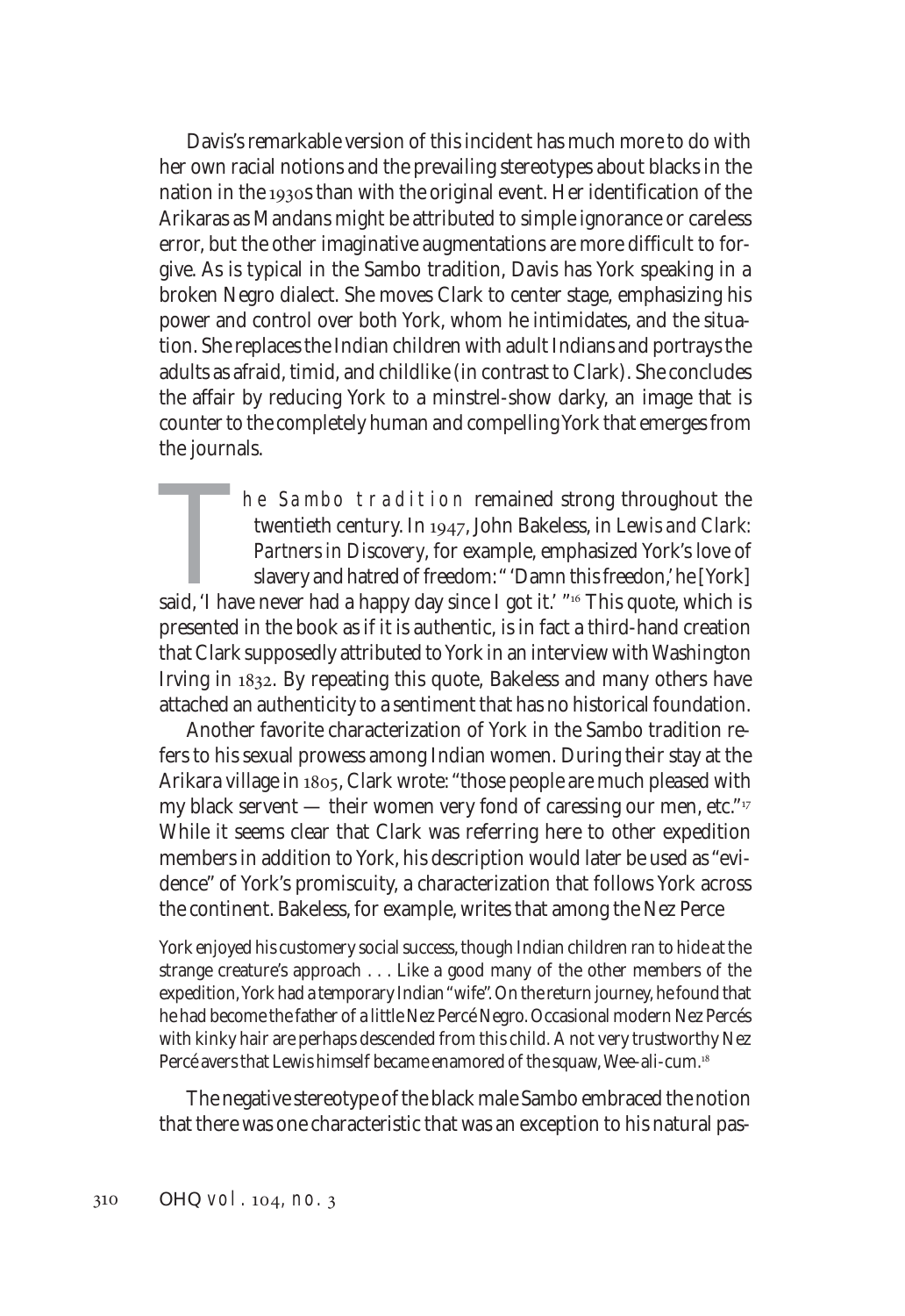Courtesy of the Montana Historical Society, photo by John Reddy, 10/2000



York, by Charles M. Russell (watercolor, 1908), depicts Native Americans' curiosity about *York's appearance.*

sivity and slothfulness — a preoccupation with sex. Bakeless's passage affirms this assumption. And though Bakeless is willing to acknowledge that York was not alone in his sexual diplomacy among the Indians, an activity that other members of the expedition engaged in, it is important to note that Bakeless dismisses as untrustworthy any suggestion that Meriwether Lewis, for example, had participated in such behavior. In fact, Native American oral tradition and later testimony from U.S. Army men recounting an encounter with a light-haired Nez Perce who claimed that William Clark was his father contradict the idea that the captains were above yielding to the temptations of Native American sexual hospitality. In addition, Bakeless is so comfortable in the security of the Sambo tradition that he reduces York entirely out of the human family and makes him a "strange creature." No portion of the expedition journals supports or implies that characterization; to the contrary, the Nez Perce reaction to York was consistently positive and laudatory.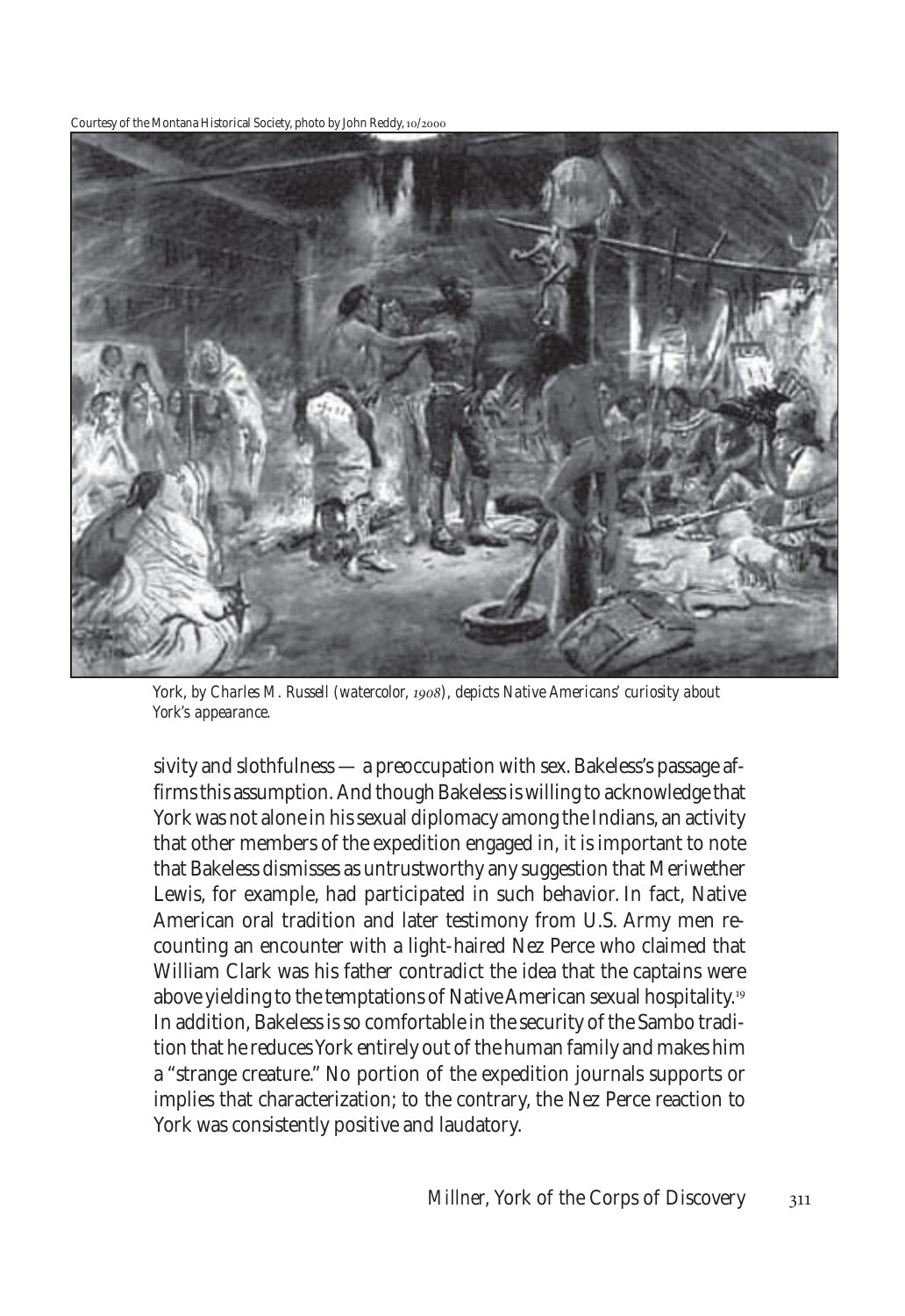Finally, Bakeless's treatment of York's alleged Nez Perce offspring is not only offensive but it borders on the scientifically and historically ridiculous. It should be understood that the question of York's fertility is an important one. If he did have a child with an Indian woman, then he may also have had offspring with his slave wife back in the states. While it is unlikely that we will ever know whether York had any children, since his and his wife's fates are masked by the cloud of their slave status, it is a compelling issue and adds another layer of complexity to York the man. Bakeless misses this point entirely and instead favors the specious suggestion that the biological elements of blackness that may appear among modern Nez Perce — that is, "kinky hair" — are traceable to York.

Bakeless's portrayal of York demonstrates how writers in this tradition applied the most minimal methodologies of historical research and analysis when it came to York's role in the expedition. Writers also must have felt that these characterizations would go unchallenged by a reading audience whose expectations were products of the accepted conventional racial "wisdom" of their era. Bakeless was drawing conclusions based on the evidence available at the time; but it is also likely that Bakeless, like many others, was a captive of his racial time and place in American history, unable to escape the limitations of vision and understanding imposed on him by prevailing racial orthodoxies. Whether intentional or not, the practitioners of the Sambo tradition often reached conclusions and assumed positions that approach the incredible.

Albert and Jane Salisbury, for example, wrote in their popular history, *Two Captains West*, published in 1950:

The work and hardship made these young men tougher but it also made them more unruly. About the only members of the party who could be counted on to do as told were Clark's servant York and Lewis's big dog, Scannon.

The Salisburys deny York any manly toughness, including the masculine attribute of being unruly. Sambos were never tough or unruly, according to the stereotype, only happy, subservient, and passive. York also must suffer the indignity of being coupled with a dog in his behavior.

As late as 1971, in *The Black Military Experience in the American West*, edited by John M. Carroll, York's status is again transformed. The book reports incorrectly that Clark gave York his freedom when the expedition returned to St. Louis. It also elevates York's relationship with Clark:

. . . Captain Clark, in gratitude for the services York rendered him as his manservant, and in recognition of his part in the success of the journey — accidental or not granted full and total emancipation to his servant and friend upon their return.<sup>21</sup>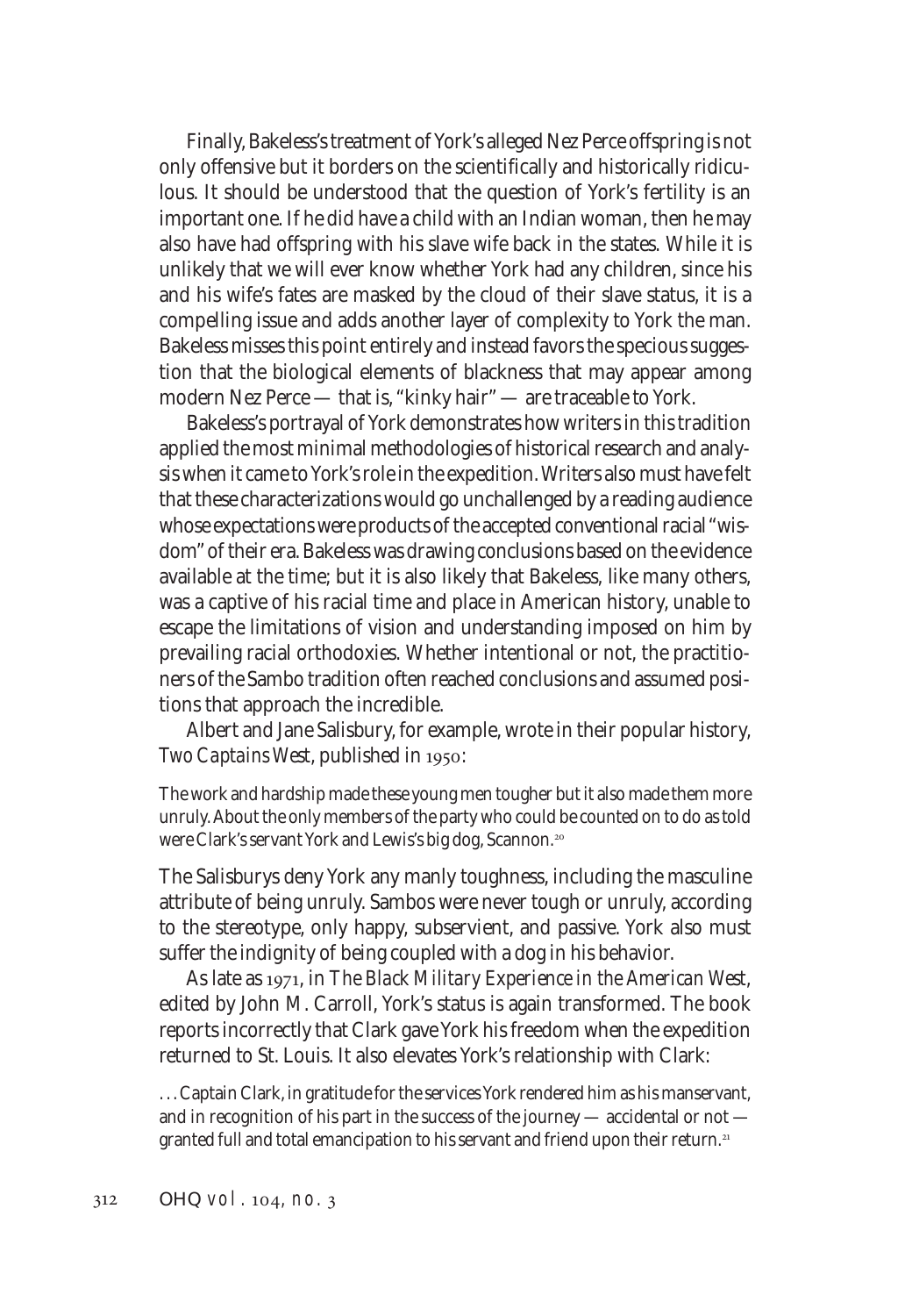It is possible to forgive the error on York's emancipation. The claim had a long history, and conclusive evidence of its inaccuracy only emerged with the discovery in 1988 of some of Clark's letters.<sup>22</sup> It is possible to overlook the suggestion that York's contributions may have been accidental. But to transform York's status from slave to friend is remarkable. It should be axiomatic that a slave can never be a master's friend; the conditions are incompatible.

Other treatments of York from the 1970s exhibit the staying power of the main assumptions of the Sambo tradition. In 1978, Archie Satterfield editorialized in *The Lewis and Clark Trail*:

His black skin had been a curiosity all along the river, as it would continue to be throughout the voyage, and obtaining female companionship was never a problem for the slave. Nothing was said in the journals about his relationship with the rest of the crew, but since he was a slave, we must assume he was treated as such.

 . . . Perhaps Clark didn't really consider York to be a slave, since he referred to him as a servant and permitted him to have a personality of sorts in the journals. But York was not a free man, and he was very low in the expedition's pecking order.<sup>23</sup>

This must be recognized for what it is, internally contradictory and meanspirited. The inclusion of the gratuitous sexual reference and the declaration of York's low standing in the pecking order are reminiscent of those accounts written earlier in the century that were unsupported by the evidence of the journals.

In 1979, Eldon G. Chuinard's *Only One Man Died*, while describing the medical aspects of the journey, manages in tone and content to revisit a favorite canard of the Sambo tradition, York's alleged sexual depravity:

That York was not permanently disabled by his frostbite is attested to by the fact that in future years his kinky-haired progeny were traceable among the Indian tribes contacted by the Expedition all the way to the Pacific.<sup>24</sup>

This sexual swipe at York is suspiciously similar to those mentioned earlier and contains the same inadequacies of historical methodology and insight as the earlier material. And as late as 1989, Ronald K. Fisher, in *West to the Pacific,* maintained that Clark gave freedom to his "friend" York: " . . .Clark rewarded Ben York, his friend and servant, with his freedom."<sup>25</sup> The reiteration of their "friendship" is nearly inexplicable this late in the twentieth century.

The Sambo tradition has even managed to make it into the twenty-first century. In M.R. Montgomery's *Jefferson and the Gun-men: How the West Was Almost Lost*, published in 2000, a familiar pattern can be observed in the presentation of York's role in the expedition. Much as Julia Davis did in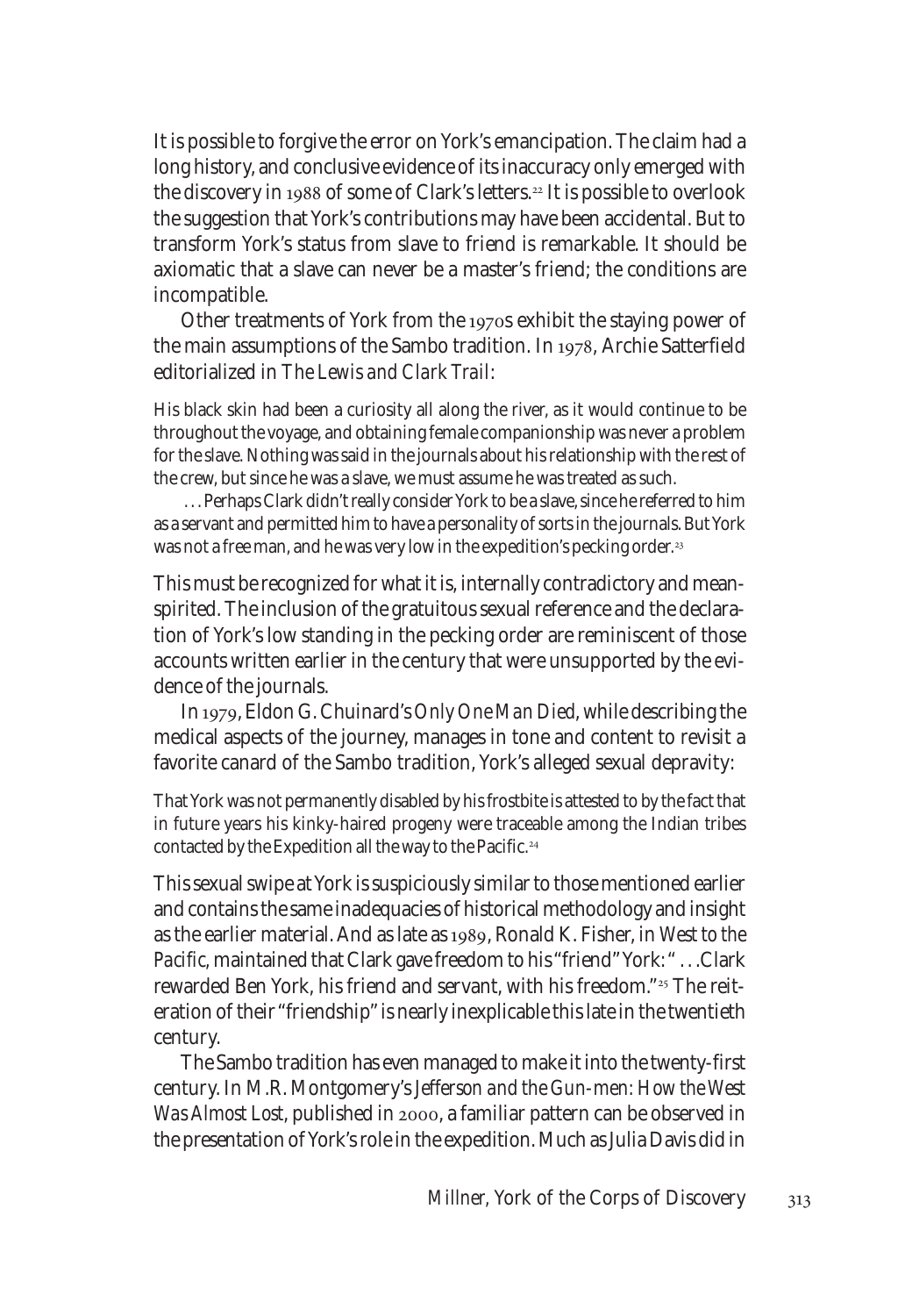the 1930s, Montgomery describes an event that actually occurred but gives it a new and demeaning connotation. Early in the journey, as the expedition toiled up the Missouri River in June 1804, York was involved in horseplay with other members of the Corps. York's eyes were evidently seriously injured when someone inadvertently threw sand in them. Clark records the incident on June  $20, 1804$ : " . . . York verry near loseing his eyes by one of the men throwing sand at him in fun & recved into his eyes — passed some bad water."<sup>26</sup> Montgomery describes the same incident this way:

On June 20, one of the men, never identified, throws a fistful of sand in York's eyes. Clark believes York "is near losing" the eye. Among other attributes, York is the tallest, strongest, most agile man in the entire party. But he learns his place, the eye heals, and that is the end of it.<sup>27</sup>

Through tone and innuendo, Montgomery has diminished York. What exactly is York's "place," and on what basis has Montgomery introduced the concept of "place"? What part of the journal supports it? How does an unfortunate consequence of something done in "fun," as described by Clark, become proof of York's inferior status within the Corps? There are, of course, no reasonable answers to these questions. York has again become the product of another's projections.

A more thoughtful and extensive treatment of this sand-throwing incident is given by Thomas P. Slaughter in *Exploring Lewis and Clark: Reflections on Men and Wilderness* (2003). Slaughter avoids Montgomery's dismissive tone while suggesting that it would be unrealistic to portray Lewis, Clark, and the other expedition members as "racial liberals for their time." He interprets this incident and a later event when York becomes temporarily lost as evidence that York's "place" in the Corps "was not as an equal." Slaughter theorizes:

Some have read this as evidence that York participated in the "fun" as an equal and was simply injured in some good-natured roughhousing. There is no reason to believe, though, that York was enjoying himself. It seems more likely, given what we know about the state of relations at the time, that York was the butt of a joke rather than an active participant in rough play.<sup>28</sup>

This assumption, like Montgomery's, is speculation, not fact. Slaughter does offer the qualifier "more likely" to identify it as such. He concludes:

Whether these two stories together reflect a general pattern of distance between York and the other men is unclear, but they do imply York's solitary status rather than the integration asserted by recent idealized accounts.

Slaughter's measured tone is a vast improvement in York scholarship. The primary reason that discussion about York's status in the Corps is neces-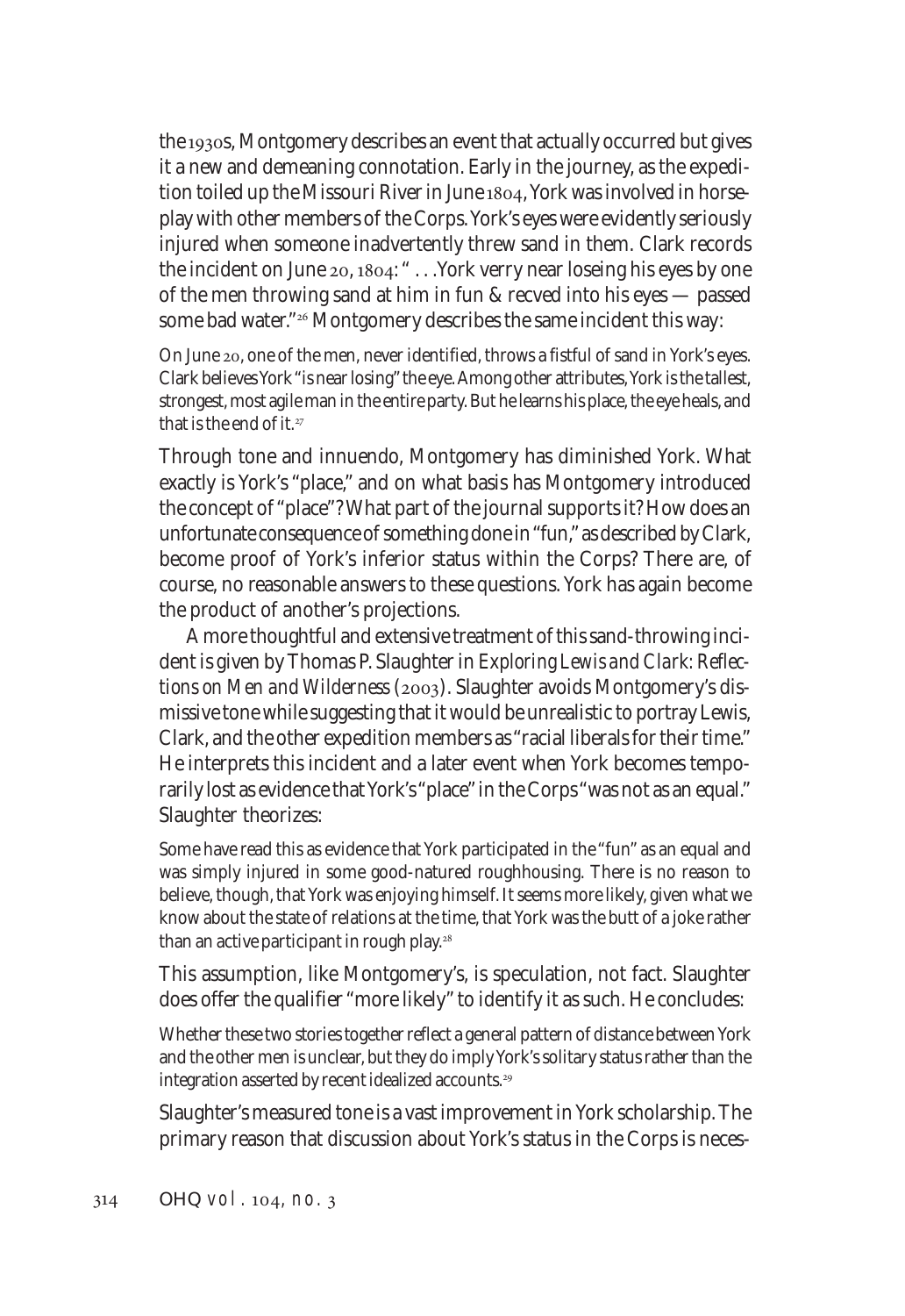Evan Schneider, photographer (detail)



*This mural by Richard Haas, which is on the Oregon Historical Society's building in Portland, depicts York as an important part of the expedition, along with Lewis and Clark and Sacagawea.*

*Millner, York of the Corps of Discovery* 315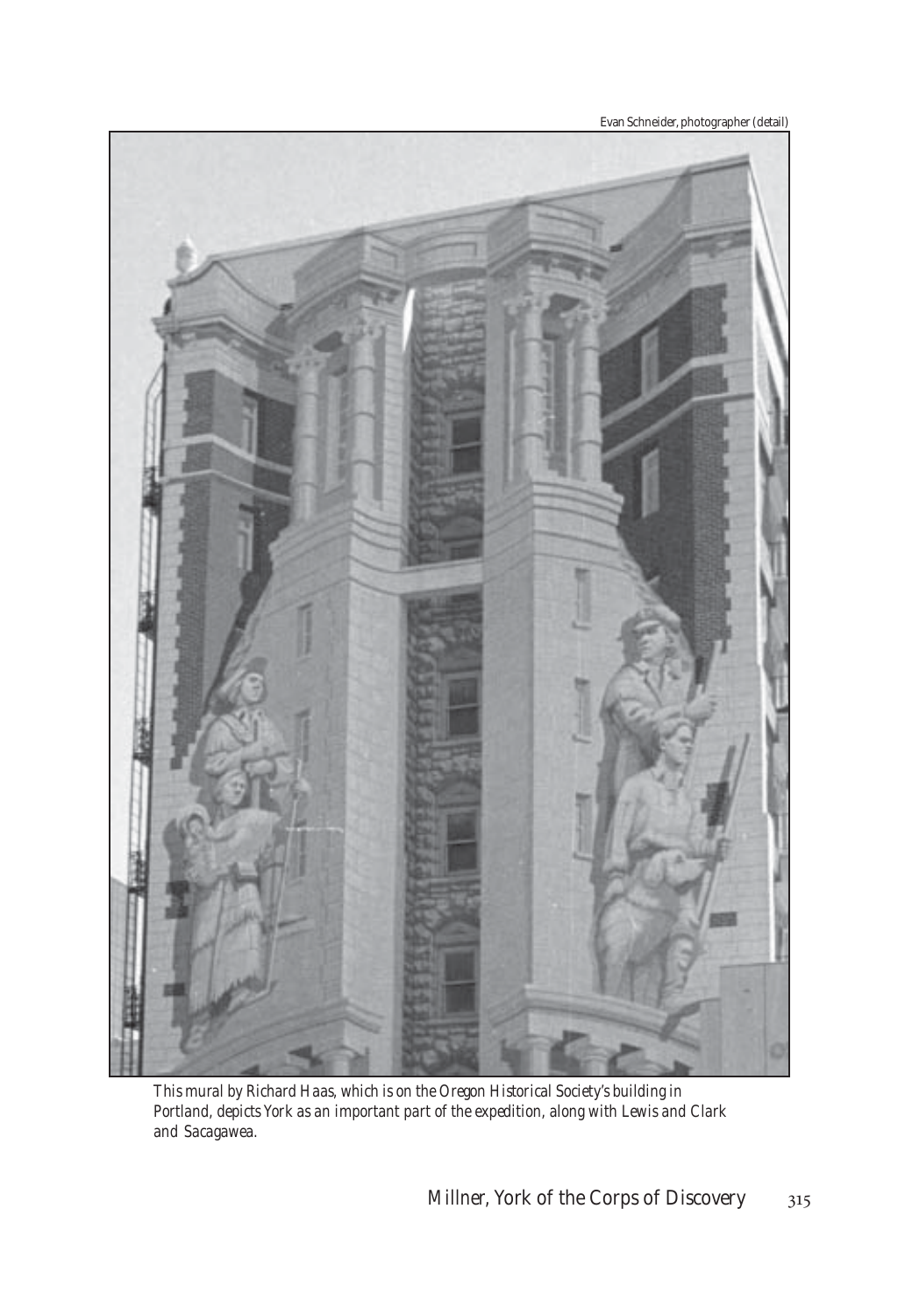

*Portrait of William Clark () by Charles Willson Peale*

sary today is the concerted effort by earlier writers to portray his role as lowly and uniformly insignificant. From Satterfield's declaration that York was very low in the expedition's pecking order to Montgomery's implication that York occupied an inferior "place," some recent scholarship continues to lean heavily on the depiction of York's role as consistent only with the expectations associated with the classic place of slaves in the settled racial society of the states east of the Mississippi River during the time of Lewis and Clark. In reality, York functioned in a unique set of circumstances during the expedition years. Any interpretation that does

not acknowledge and incorporate that reality will miss the mark. Two streams of evidence support the singularity of his role. On the one hand, specific positive narration in the journals argues for an expanded conceptualization of York's activities. Conversely, the voluminous journal commentary authorized by a diverse collection of expedition members, which addresses the events of the journey from a range of viewpoints over a lengthy period, offers only a sparse selection of incidents under the most loose parameters of interpretation as proof of his marginal status. Under the circumstances, this absence of definitive negative evidence argues the need for a more complex analysis of York's position. It is naive to assert that York enjoyed some hypothetical "equality" with the other expedition members. He was black and a slave and they were white and free at a time in which such distinctions really did matter. Yet, York's status was also mediated by a confluence of unprecedented and unique circumstance. York could be, and was, both slave and significant.

The main concern that Slaughter's discussion of York raises is cautionary in nature. Contemporary writers must be careful not to carry forward evidence and conclusions that rely on tenuous sources from earlier eras of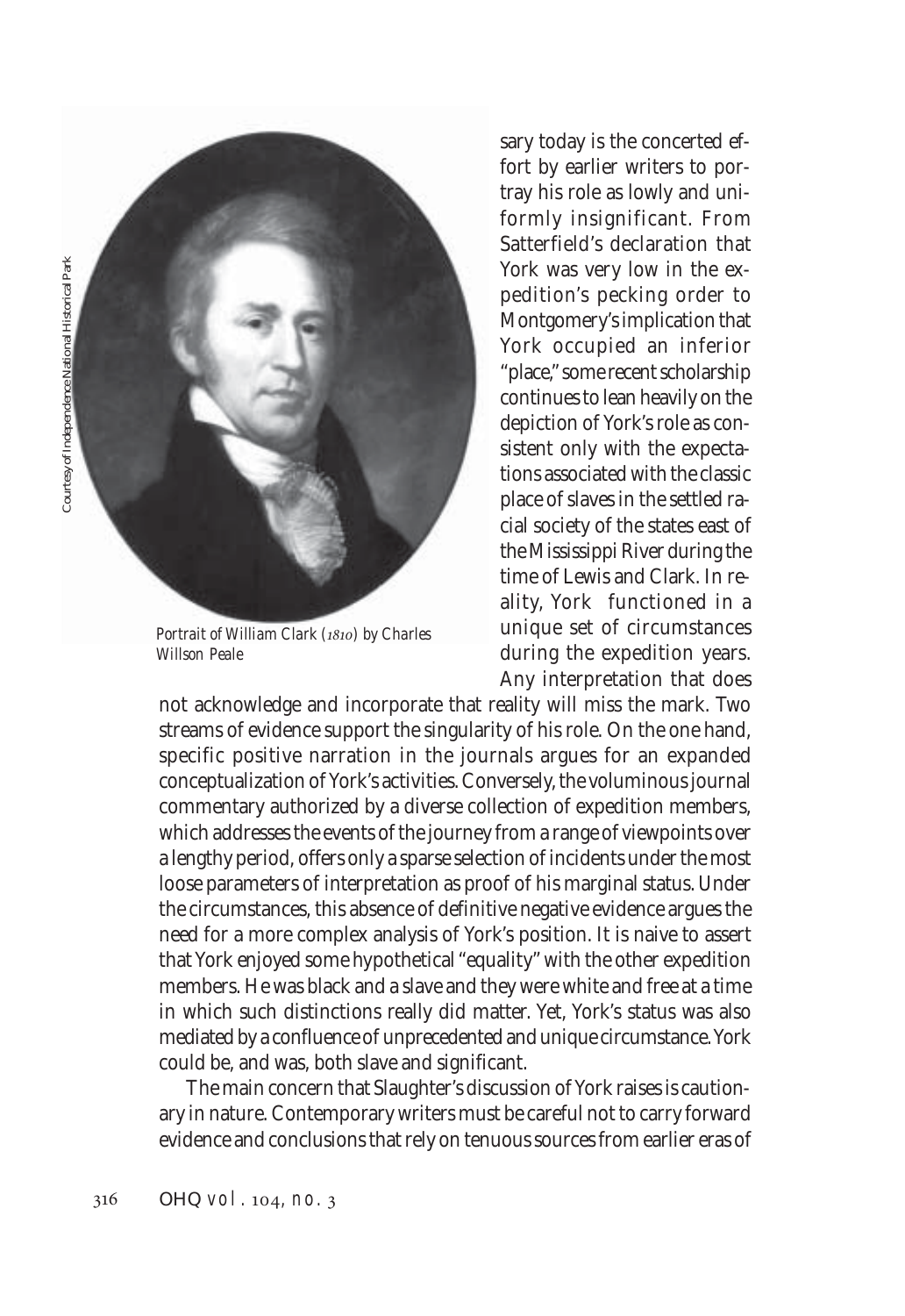York "scholarship." Slaughter, for example, describes an incident that allegedly took place on the outbound journey, when a group of Nez Perce teenagers assaulted York to investigate the source of his dark color:

A group of about ten teenage boys decided to resolve the mystery of the blackened man for themselves. When they caught York alone, they pinned him to the ground and tried to rub the black off with coarse sand. When they discovered that the black was skin deep, as blood oozed from a spot rubbed raw, they ran from their victim in even greater fear. York's blackness was, to the Nez Perce, no joke.

Slaughter's source for this incident is Zoa L. Swayne's *Do Them No Harm:* Lewis and Clark among the Nez Perce, originally published in 1990. Swayne looks at the Lewis and Clark adventure from the viewpoint of the Native peoples they encountered, a viewpoint long overlooked in the traditions of Lewis and Clark scholarship. It is timely and appropriate for this perspective to be included in the bicentennial reexamination of the expedition, but researchers cannot simply incorporate nontraditional sources such as Native American oral traditions without applying to them appropriate methodologies and safeguards of research and writing in order to guarantee a solid foundation for the new insights such material may offer. In the preface, Swayne describes the sources upon which the book is based:

It has been my privilege to have heard some of these stories from the lips of the Nez Perces. A few came from the pioneer, Walter Sewell, who had heard them from Charlie Adams, grandson of Chief Twisted Hair. Some came from newspaper articles that recorded stories written years ago by pioneers who had heard them directly from the Nez Perces. Some came from the manuscripts of Pauline Evans, co-owner of the Sacajewea Museum at Spalding, Idaho (about 1940–1948). When buying artifacts from the Nez Perces, she wrote down the accounts they told her concerning their heirlooms they were selling.<sup>31</sup>

Such sources carry the common problems of accuracy and authenticity always associated with information preserved through oral tradition. In addition, Swayne's account involves the potentially compromising interposition of "pioneer" interpretation of the material. Swayne cites the specific incident of the Nez Perce assault on York in this manner :"Scrubbing York. Informants: Charlie Adams and Walter Sewell."<sup>32</sup> Can such material be taken at face value, as Slaughter does? Walter Sewell, presumably Caucasian, is one of Swayne's "pioneer" sources from the early twentieth century. Charlie Adams is Nez Perce but two generations removed from the event. Material based in such oral traditions can be rich and rewarding, but it must not be incorporated into modern scholarship without cautionary language as to its source and pedigree.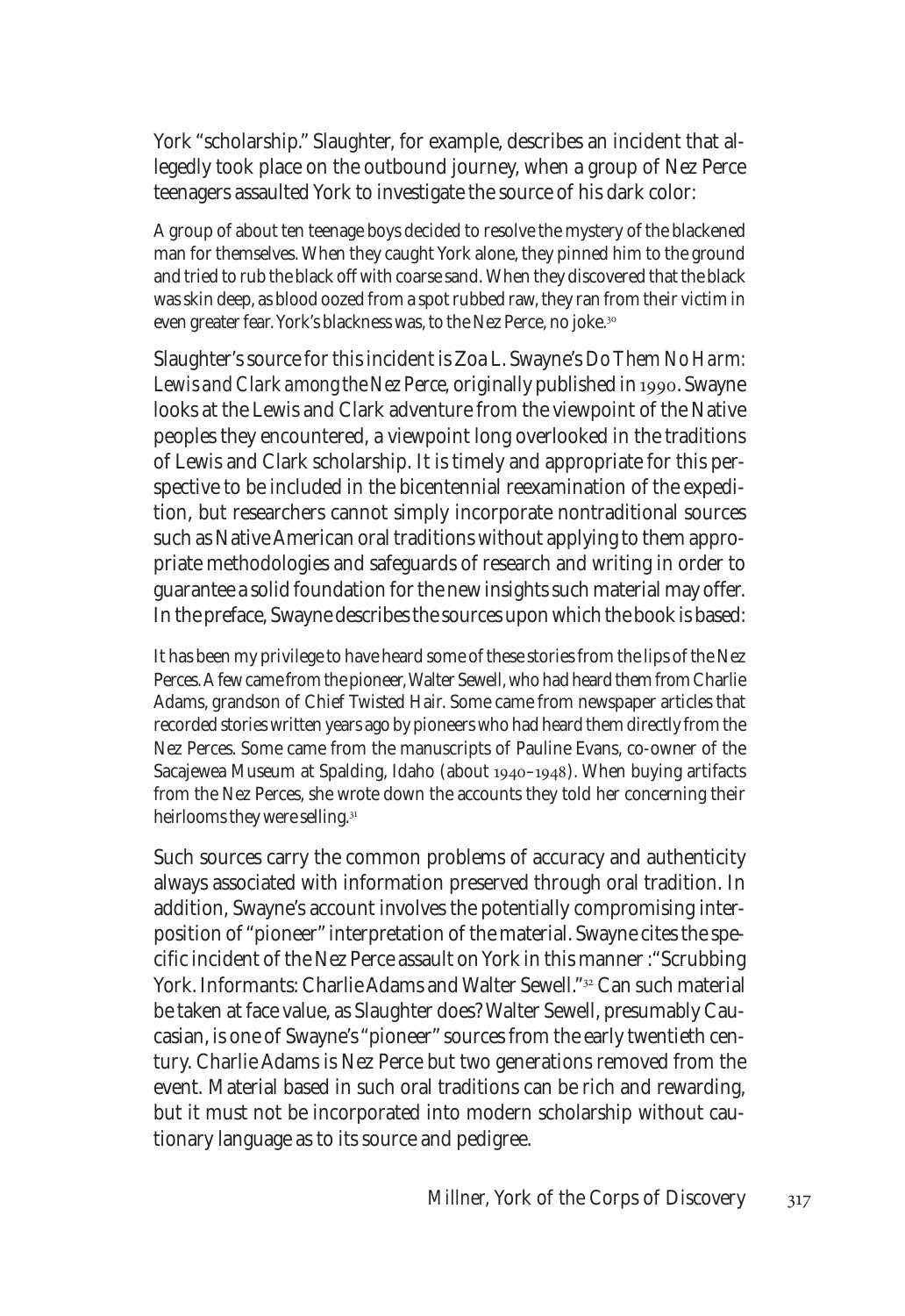In his discussion of York, Slaughter, using Swayne as his source, also includes material enclosed in quotation marks, suggesting direct descent from specific but unnamed individuals who described York in terms disturbingly similar to images from the black-faced minstrel traditions of the nineteenth century: ". . . look at his eyes! He rolls them around! Much white shows like in eyes of  $[a]$  mean horse." $^{33}$  Perhaps these were the words used by some Nez Perces in 1805 to describe this newly arrived stranger. Perhaps the Nez Perce teenagers did rub York bloody. Yet, the assault was not recorded by any of the numerous journal writers of the expedition, an omission that would approach the incredible, given the small size and tight-knit nature of the group. More importantly, when such material is imbedded in the otherwise meticulous research and thoughtful analysis of a contemporary writer such as Slaughter, it will acquire by association an authenticity that is unwarranted given the particularly vulnerable journey it took to the twenty-first century. Embedded in Slaughter's work, it will influence current interpretations of York by scholars and other researchers. Through citation and repetition, such material may be accepted as reliable in future York scholarship, quoted and cited by the next generation of historians.

In stark contrast to the Sambo tradition is York as superhero.<br>This tradition cannot rival the Sambo tradition in terms of longevity, but it does compete with that approach in its violations of credible historical researc n stark contrast to the Sambo tradition is York as superhero. This tradition cannot rival the Sambo tradition in terms of longevity, but it does compete with that approach in its violations of credible historical research. As in the Sambo tradition, the superhero ety. In the 1950s and 1960s, as the nation struggled to redefine and recast the status and role of blacks in the Civil Rights era, some writers sought to provide role models and inspiration to a black population long denied them by a hostile white society. The superhero interpretation was intended to help create a more positive self-image and identity for blacks, which would then facilitate black achievement in education, business, politics, and other professions. York and his story were ideally suited for such a purpose. Here was a black man who had participated in one of the nation's greatest symbolic accomplishments. Here was a slave who had helped conquer the West. Two examples from this tradition can serve to reveal the dangers of writing history with a preconceived social purpose.

In 1992, the state of Oregon commemorated the 150-year anniversary of the first year of travel along the Oregon Trail. It was a lively and wideranging celebration that sought to recognize and acknowledge the full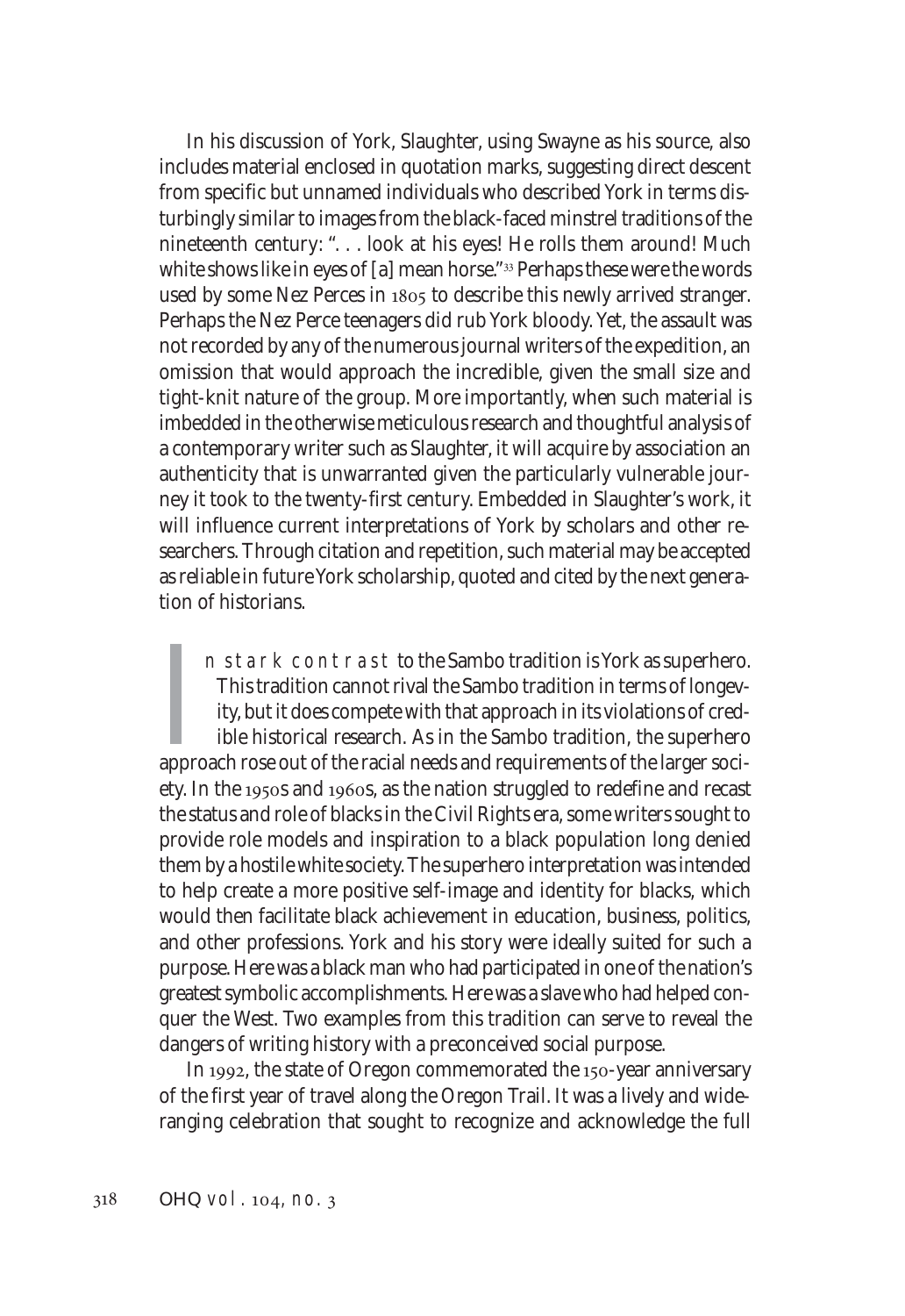range of groups and individuals who had been involved in that history. An article in the *Oregonian* titled "Original Pioneers Predate Oregon Trail" was devoted to important individuals who had come to Oregon before . The article described the Kanakas who came to the Pacific Northwest from Hawaii in 1810, various fur traders and missionaries, and York:

Another yarn features York, the 6-foot-2-inch, French-speaking slave of William Clark, the explorer, who joined Meriwether Lewis on the  $3,555$  mile round-trip expedition to the mouth of the Columbia in  $1804 - 1806$ .

York not only went along on the expedition but also translated between Lewis and Clark and the expedition guide, Charbonneau, who spoke no English.

In this account, York acquired a suitably impressive height, even though none is mentioned in the journals. More remarkably, he has learned to speak French. Furthermore, his ability to speak French plays a crucial role in the complex communication dynamics of the Corps. Under the circumstances, it is reasonable to inquire: Just where did York learn to speak French? Clark, who enjoyed all the privileges and opportunities available to a prominent Virginia and Kentucky white slaveholding family, had not learned French. Old York, York's father, and Rose, his mother, were longtime slaves of Clark's father, and neither of them is known to have spoken French. The educational and travel opportunities for a slave in York's time and place were not extensive, and there is no record or suggestion that he spent any time prior to the expedition in a French-speaking location. York may have spoken French, but it is highly unlikely. No author has offered documentation to support the claim, yet it has become a staple in the superhero tradition of York scholarship. Robert Betts's *In Search of York*, published in 1985, remains the most extensive and useful examination of the York story, and he suggests an answer for the origins of York's Frenchspeaking and interpreting skills.<sup>35</sup>

The west that Lewis and Clark entered in 1804 was far from a desolate, unpopulated place. In addition to the large Native population, not yet decimated by Caucasian pandemic diseases, there were traders, trappers, travelers, and adventurers from numerous European and American cultures. In settled Native villages such as the Mandan on the upper Missouri, the population was quite cosmopolitan and communication often flowed through several languages and back again. Such was the case in the spring of 1805 when Lewis and Clark hired Toussaint Charbonneau as a guide and interpreter. Charbonneau spoke French and some Indian languages; Lewis and Clark only spoke English. On March 17, Clark described the successful conclusion of the negotiations: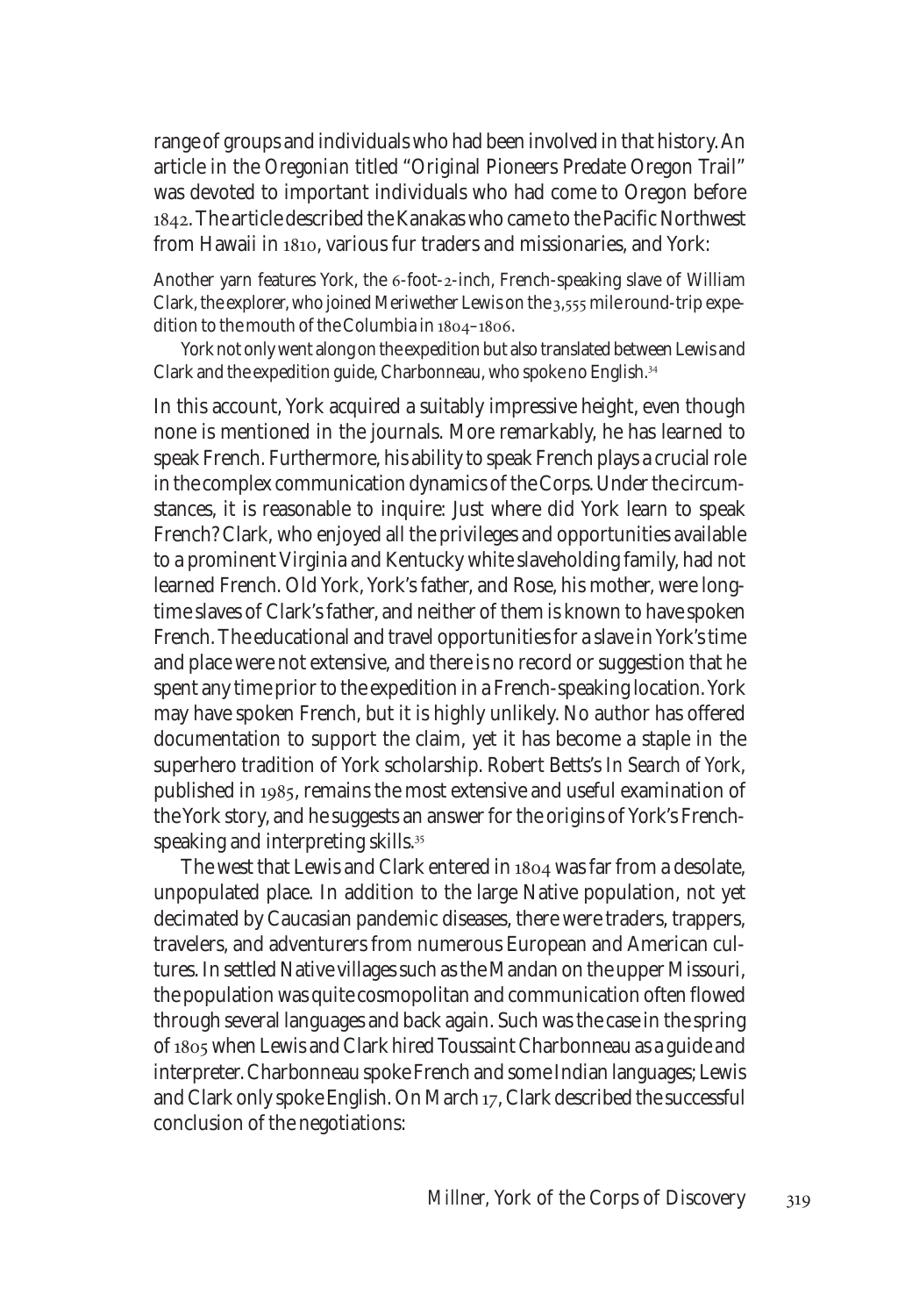. . . Mr Chabonah Sent a french man of our party that he was Sorry for the foolissh part he had acted and if we pleased he would accompany us agreeabley to the terms we had perposed and doe every thing we wished him to doe &c. &c. he had requested me Some , <time>. thro our French inturpeter two days ago to excuse his Simplicity and take him into the cirvise, after he had taken his things across the River we called him in and Spoke to him on the Subject, he agreed to our terms and we agreed that he might go on with us &c &c. but fiew Indians here to day; the river riseing a little and Severall places open.<sup>36</sup>

Betts points out that Lewis and Clark were not the only whites in the Mandan village that spring. Charles McKenzie, a Canadian trader, was also there. McKenzie evidently witnessed some of the negotiations with Charbonneau through an interpreter whom he later described as " a mulatto who spoke bad French and worse English."

Who was this man? Possibilities abound, given the racially mixed realities of the Missouri River basin at the time. He may have been one of the boatmen who had come upriver with the expedition but did not make the entire trip. McKenzie could have mistaken another member of the overland party for a mulatto. The interpreter could have been a runaway slave living with the Indians or a mixed-race vagabond from Canada or New Orleans. Whoever he was, he almost certainly was not York. We know that York was no mulatto, and it is unreasonable to conclude that York would be described as speaking worse English than French. Yet, Betts points out that even well-known scholars had jumped on the York-as-French-speaker bandwagon.

It has been only recently that western scholarship has acknowledged the presence of blacks in the story of western development. Before then, York was the lone documented exception. Because of that, many have concluded, against logic and reason and without documentation, that the mention of any dark-skinned non-Indian *must* be York simply because he is the only black known to be in the West at the time. And what is to be done with the claim that York could speak not only French but also "several Indian dialects," as K.D. Curtis does in a 1962 article entitled "York, the Slave Explorer" or who declare, as Phillip Drotning does in *An American Traveler's Guide to Black History*, that York could also speak "fluent Sioux"?

Like the Sambo tradition, the York-as-superhero tradition appeared in writing about the expedition to the verge of the twenty-first century. In , Elizabeth Van Steenwyk released *My Name Is York*, an attempt to introduce York to children as an important actor in American history. The book has an admirable goal but is tarnished by its presentation of one important incident. On June 29, 1805, William Clark nearly lost his life in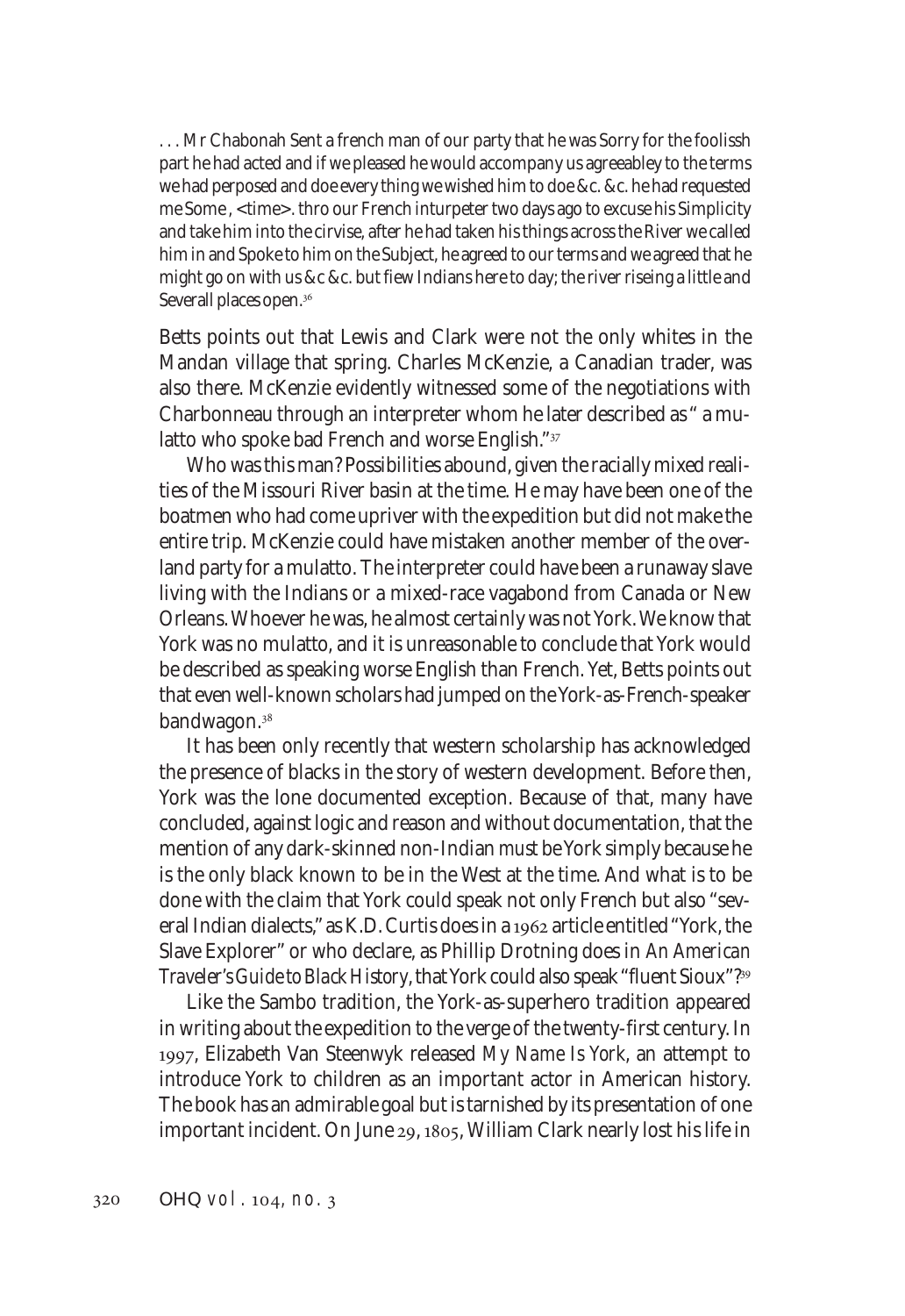a flash flood, which he escaped by scrambling up the side of a ravine barely ahead of the swirling waters of the flood. Van Steenwyk describes that narrow escape in this way:

Suddenly the sky darkens. Angry clouds release a torrent. I find shelter beneath a chalky overhang and then I remember: Captain Clark and the others have not returned.

I run to the cliff's edge and see their desperate struggle as water rises in the ravine. Sacagawea hands her small son to me. Then I reach out to her and Charbonneau. But where is Captain Clark?

Now he struggles upward too, before I reach out to pull him to safety. When he can speak, he tells me that his compass is lost. Later, he finds it and I wonder: Will that compass one day point my way to freedom?

The passage is accompanied by a beautiful illustration of York reaching out to pull Clark to safety. In fact, no such thing happened. Instead, we learn from Clark's report of the incident that while York had been with the small party on the plains that day, along with Sacagawea, Charbonneau, and their child, he was in another location when the flash flood hit. Clark reports: " . . .we at length retched the top of the hill Safe where I found my Servant in Serch of us greatly agitated, for our wellfar-."<sup>41</sup> Lewis gives additional information:

. . . they fortunately arrived on the plain safe, where they found the black man, York, in surch of them; york had separated from them a little while before the storm, in pursuit of some buffaloe and had not seen them enter the rivene; when this gust came on he returned in surch of them & not being able to find them for some time was much allarmed . . . <sup>42</sup>

Van Steenwyk's book is otherwise charming, full of wonderful illustrations and appealing stories. But this misrepresentation, whether by error or intention, contributes to the diminishment of the real York, whose contributions to the expedition need no embellishment to be inspiring.

Thankfully, a new tradition of scholarship about York is taking root, a tradition based on solid historical methodologies. Among the most useful is *In Search of York* by Robert B. Betts, first published in 1985 and still the only book-length treatment of York's life. In 2002, James J. Holmberg edited *Dear Brother: Letters of William Clark to Jonathan Clark*, a collection of letters from William Clark to his brother Jonathan. This collection includes the letters, undiscovered until 1988, that reveal details of the relationship between Clark and York after they returned to St. Louis in . The Sambo tradition cannot survive the revelations in Holmberg's volume. With the wider audience the bicentennial will provide for these ad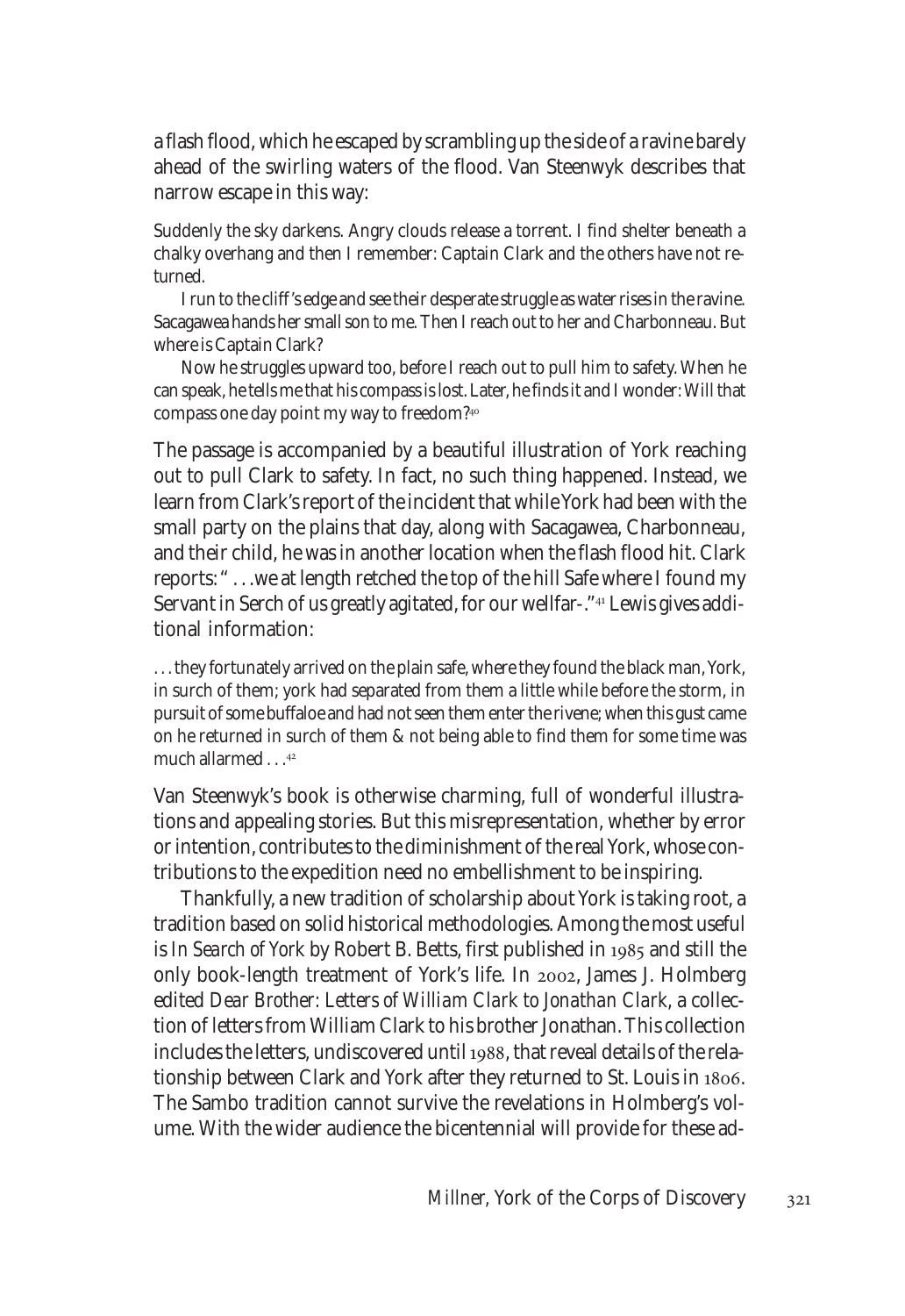mirable works of history — and hopefully others like them yet to come — it may prove impossible for future York scholarship to become mired in the old Sambo or superhero ruts.

Triters of the Lewis and Clark story, especially in the nineteenth and early twentiesthe centuries, did not rely solely on the journals to frame and shape their interpretations. Other, less formal sources included intervie pecially in the nineteenth and early twentieth centuries, did not rely solely on the journals to frame and shape their interpreta-

did with Nicolas Biddle, an early journal editor, or Washington Irving, a popular writer in the 1830s. Other tales of the expedition are based on oral tradition within the Clark family and writings of the "he said" type by descendents and relatives of Clark, including letters, diaries, and biographies of other family members. As previously discussed, the oral traditions of Native Americans contain potentially valuable information about the expedition. None of these sources has the power and legitimacy of the journals themselves, nor can they be considered of comparable reliability. Of all the members of the Corps, York has been most victimized by this secondary and often questionable material. But it is the York of the journals who is of most interest and value as historians attempt to understand who he was as a man and as a member of the Corps.

Yet, even with the journals, some cautions and qualifiers are necessary. The journey taken by the journals from their origins in the field notes and in-progress rewrites of the original authors down through the permutations of the various subsequent editorial and publication processes can seem to rival the challenges and obstacles of the journey on which they are based. It must also be remembered that the authors of the journal were white males whose perspectives and orientations were the products of eighteenth-century America. In matters of race, gender, and culture, then, it is to be expected that their writings can sometimes reflect the conventions and

*Although there is some debate about which guns were actually used by members of the expedition, this U.S. Model 1795 musket is a type available at the time. It is clear from the expedition journals that York hunted for meat during the journey and that he carried a gun.*

*OHQ* vol. , no.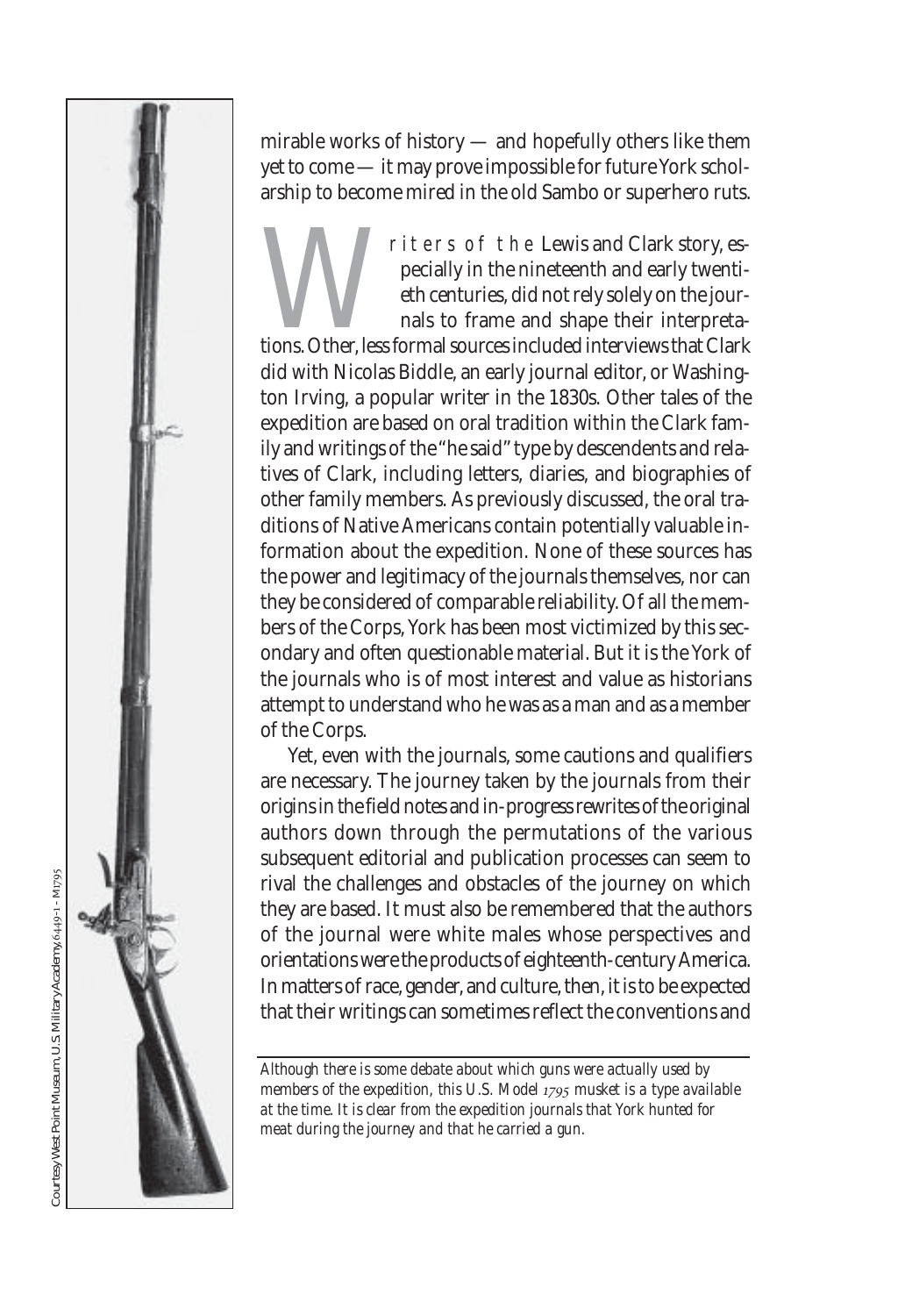limitations of their time. It is also important to understand that there are different kinds of "testimony" in the journals. There are the objective "observations" and descriptions that are generally accurate and reliable — for example, what was eaten on a particular day. That kind of testimony tells us, for example, that York was a hunter during the expedition. On July 20, 1806, Clark wrote: " . . . Shields killed a Deer & Buffalow & Shannon a faun and a Buffalow & York an Elk . . . "<sup>43</sup> Occasionally, however, Lewis or Clark described what other people, such as the Indians, were thinking, giving us testimony that is less reliable and more apt to reflect the writer's viewpoints, perspectives, and prejudices. Over the years, many writers have failed to distinguish between these types of testimony in the journals. York especially has suffered the consequences.

The best example of how York's popular image was contorted by this process is seen in the York-as-monster interpretation. A crucial point in the expedition occurred in August 1805 when Meriwether Lewis encountered a group of Shoshone Indians and attempted to acquire horses for the expedition's journey across the Rocky Mountains. Lewis had traveled in advance of the main body for this purpose, but when he made contact with the Shoshone there was a very real possibility that they would leave before the rest of the expedition arrived and that no horse trading would occur. This would have meant almost certain failure for the expedition. Lewis described that critical juncture in this way:

. . . I slept but little as might be well expected, my mind dwelling on the state of the expedition which I have ever held in equal estimation with my own existence, and the fait of which appeared at this moment to depend in a great measure upon the caprice of a few savages who are ever as fickle as the wind. I had mentioned to the chief several times that we had with us a woman of his nation who had been taken prisoner by the Minnetares, and that by means of her I hoped to explain myself more fully than I could do by signs. some of the party had also told the Indians that we had a man with us who was black and had short curling hair, this had excited their curiossity very much. and they seemed quite as anxious to see this monster as they wer the merchandize which we had to barter for their horses.

As far as we know, the Indians had not called York a monster, and it is reasonable to presume that Lewis's comment is a reflection of the racial attitudes that prevailed in American culture at the time. Clark, in contrast to Lewis, describing the same Indians and their first impressions of York, was more straightforward. On August 17, he wrote: " . . . every thing appeared to asstonish those people. the appearance of the men, their arms, the Canoes, the Clothing my black Servent & the Segassity of Capt Lewis's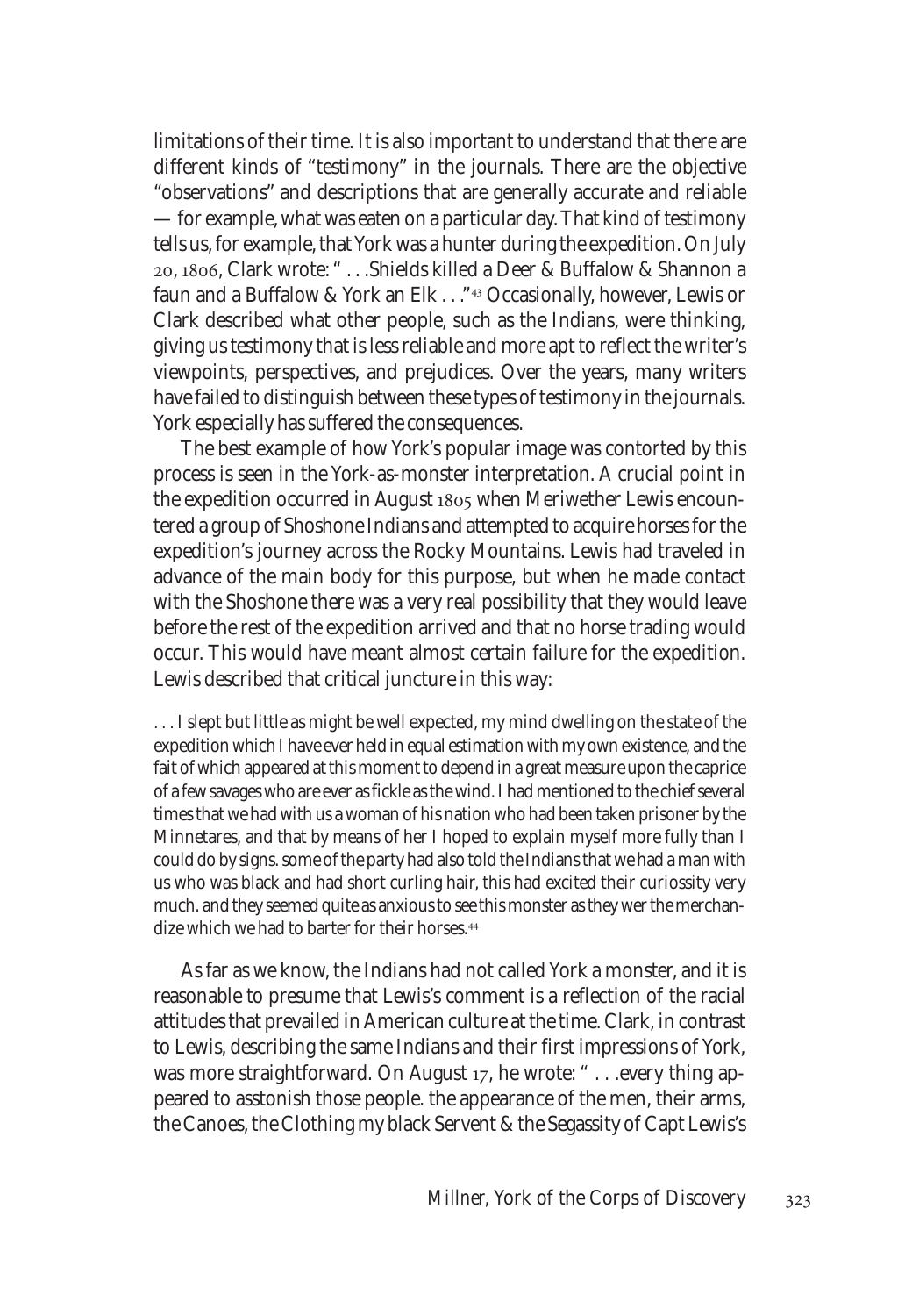Dog."<sup>45</sup> Clark refrained from describing what the Indians were thinking and recorded instead what their reaction appeared to be — a very different kind of declaration than the one Lewis provided. Nevertheless, once York's name had been associated with the image of a monster, writers often felt free to characterize his entire expedition career in that way. Once the reader is aware of the need to make distinctions between the types of testimony like this in the journals, the journals become the best and most reliable source to construct a useful picture of who York was and what he did on the expedition.

The information about York's life prior to the expedition is sparse, but we still know more about him than is typically known about most slaves. We know, for example, that his father, Old York, and his mother, Rose, were both slaves of William Clark's father. The Clark family had moved from Virginia to frontier Kentucky in about 1784 when William was fourteen years old, taking with them approximately twelve slaves, York among them. York had grown up with William, serving as his "companion" and later "manservant," as was often the custom in the South. William Clark legally inherited York when his father, John Clark, died in 1799. By that time, William had other slaves as well, approximately eighteen in number, but none were as closely associated with their master as York was.<sup>46</sup>

The decision to include York in the expedition was neither frivolous nor coincidental. By the time they assumed the leadership of the Corps, both Lewis and Clark were tested and experienced in the demands of frontier military campaigns, and they knew exactly what kind of men were necessary to achieve the goals before them. In May 1804, the practical Clark described just what they were looking for: "robust (Young Back Woodsmen of character) helthy hardy young men, recommended."<sup>47</sup> Lewis and Clark rejected many "gentlemen" applicants to the expedition and were very selective in whom they plucked from the ranks of the frontier army. There was no room in the Corps for someone who could not pull his own weight and more. From his long acquaintance with York and with a full understanding of what would be required of each member of the expedition, Clark chose to include York in this exclusive party. Subsequent events would show that the realistic and practical Clark was not mistaken in this decision.

While York is often identified in the journals as Clark's servant, the very first reference to him confirms that he was not along as a comfort or luxury to Clark. As the expedition was being organized at Camp Dubois near St. Louis in the winter of 1803, Clark wrote: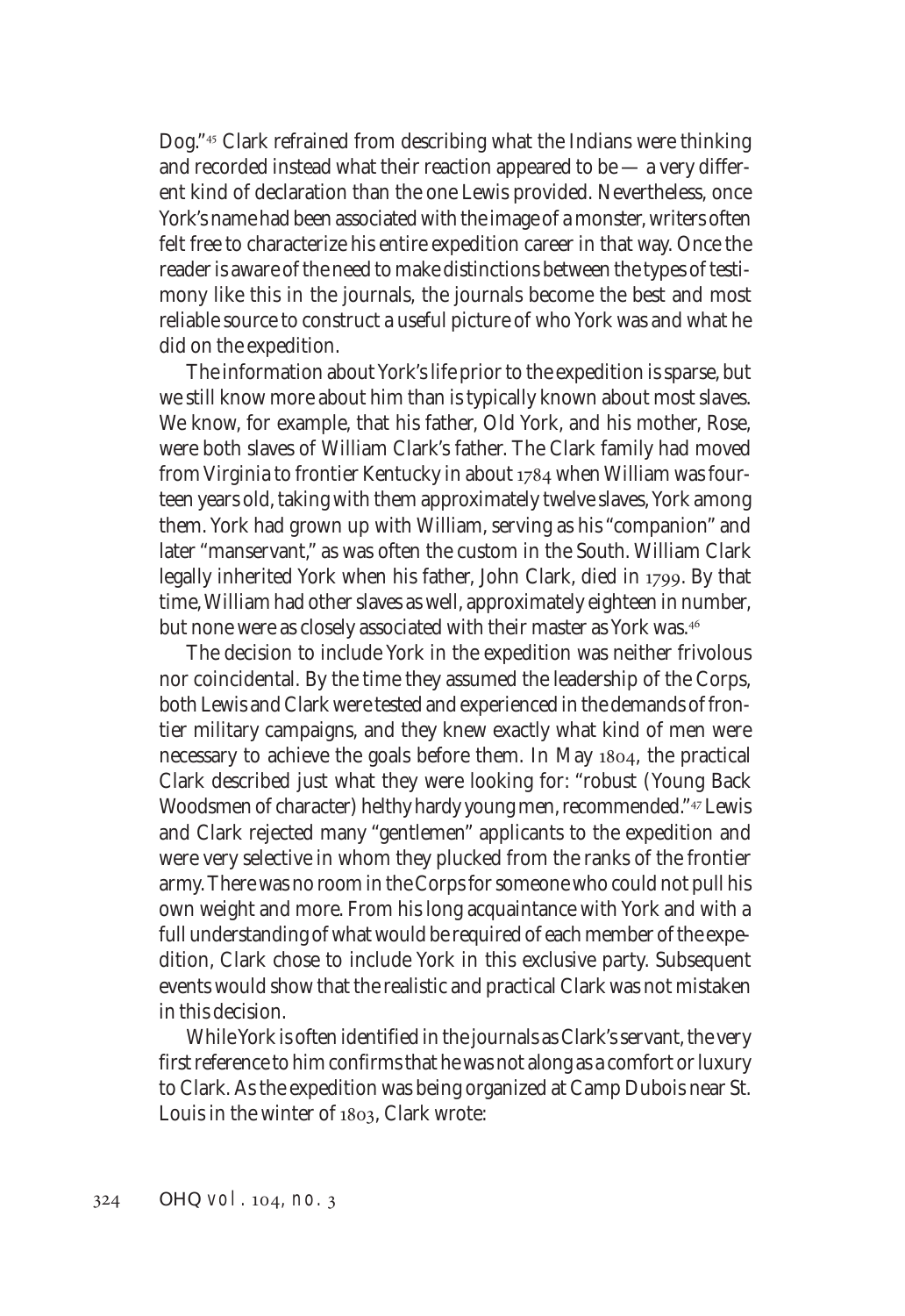a Cloudy day one of my party Killed  $7$  Turkeys last night at roost- Continue working at the huts– The Ice run, This day is moderate, two men Willard & Corpl. Roberson Came home today at about 11 oClock, Corpl White house & York Comce [commenced] sawing with the whip Saws– nothing material–

Along with the other men, York was expected to work and work hard at all the labors required for the expedition's success.

The journals provide the few clues about York's physical appearance, and no painting was ever made of him during his lifetime. So, we will never know what he actually looked like. The journals do offer several references to York's physical appearance and qualities. He was reportedly dark in color and large in size, with an uncommon agility. At Fort Mandan, on New Year's Day 1805, Clark wrote:

... The Day was ushered in by the Discharge of two Cannon, we Suffered 16 men with their musick to visit the 1st Village for the purpose of Dancing,  $\dots$  about 11 oClock I with an inturpeter & two men walked up to the Village . . . I found them much pleased at the Danceing of our men I ordered my black Servent to Dance which amused the Croud verry much, and Some what astonished them, that So large a man Should be active &cc. &

Writers from the Sambo tradition have used this passage to support the image of York as the "dancing darky," whose major contribution to the expedition was as an entertainer. In fact, most members of the expedition enjoyed dancing, not just York. It was a major form of entertainment and diversion, and it also could play a role in diplomacy and the social interactions between the members of the Corps and the Native populations they encountered.

Writers have also used this passage to justify the image of York as a Herculean figure, a characterization useful to writers in the Sambo tradition, who wished to transform York into a black buck, and writers in the superhero tradition who wanted him to be Olympian athlete. While York was probably a large man, he was less than Herculean. In the early months of the journey, for example, Clark wrote: " . . .we returned to the boat at Sunset, my Servent nearly exosted with heat thurst and fatigue, he being fat and un accustomed to walk as fast as I went was the Cause—"<sup>50</sup> Over the course of the expedition, hard work and an often meager diet undoubtedly reduced York's extra weight, but the image of York as Colossus is unquestionably an exaggeration.

Still, York was strong enough to carry a deer on his back, as Clark recorded on August  $24$ ,  $1804$ , and he proved himself to be a successful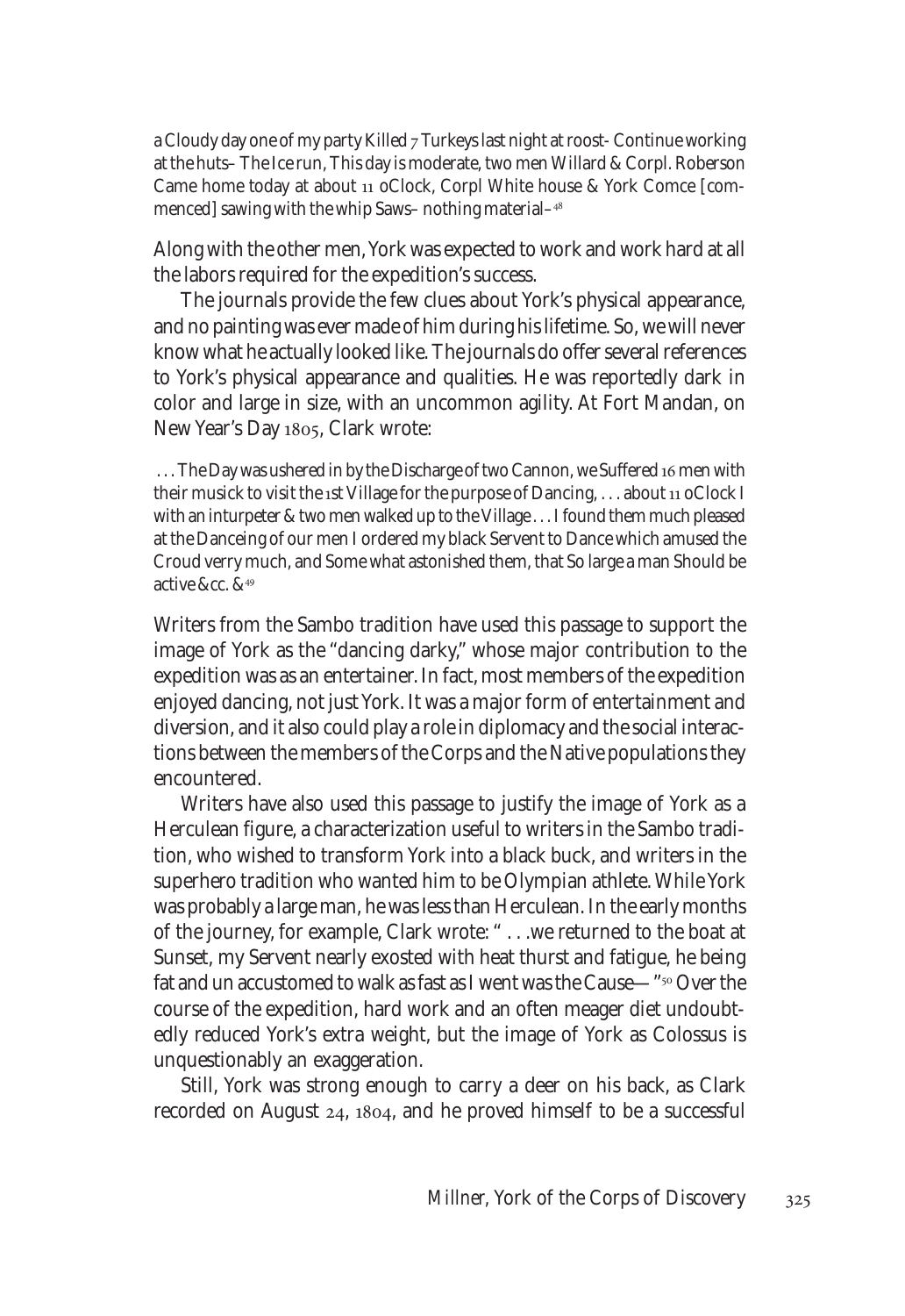hunter. This not only means that York was armed, but it is clear that his role on the expedition was not as a typical plantation slave. This raises intriguing questions about the psychological journey taken by York as the Corps pursued its physical journey across the continent. He was fully armed, was able to move about freely, and often was respected and admired by people they met along the way. How did York reconcile his experience as a member of the Corps with his life as a slave in the settled society east of the Mississippi?

By the second year of the journey, on the return trip in 1806, the expedition was relying on York to act as a trader with the Indians. By that time, nearly all of the Corps' resources had been exhausted, and they literally 1806, the expedition was relying on York to act as a trader with the Indians. By that time, nearly all of the Corps' resources had been exhausted, and they literally faced starvation at some travel up the Snake and Clearwater rivers, Lewis wrote:

. . . McNeal and york were sent on a trading voyage over the river this morning. having exhausted all our merchandize we are obliged to have recourse to every subterfuge in order to prepare in the most ample manner in our power to meet that wretched portion of our journy, the Rocky Mountain. . . . Our traders McNeal and York were furnished with the buttons which Capt. C. and myself cut off our coats, some eye water and Basilicon which we made for that purpose and some Phials and small tin boxes which I had brought out with Phosphorus. in the evening they returned with about 3 bushels of roots and some bread having made a successfull voyage, not much less pleasing to us than the return of a good cargo to an East India Merchant.<sup>-52</sup>

Clearly, York had attained a position of trust and acceptance within the Corps.

York also contributed by tending the sick, as when Sergeant Floyd was dying in August 1805: " . . . Sergt. Floyd was taken violently bad with the Beliose Cholick and is dangerously ill, . . . every man is attentive to him {york prlly} [York principally?]" He was also involved in contributing to the collection of scientific information. On July 14, 1806, for example, Clark reported that he "Saw a Tobaco worm shown me by *York*." He documented some animals, as Lewis reported on April 7, 1806: "A bird of a scarlet colour as large as common pheasant with a long tail has returned, one of them was seen today near the fort by Capt. Clark's black man, I could not obtain a view of it myself."

York was also selected to be part of the small parties that detached from the main group from time to time to handle important tasks. In August , for example, he was "selected" to be a member of a small group led by both Clark and Lewis to investigate a mysterious "mound":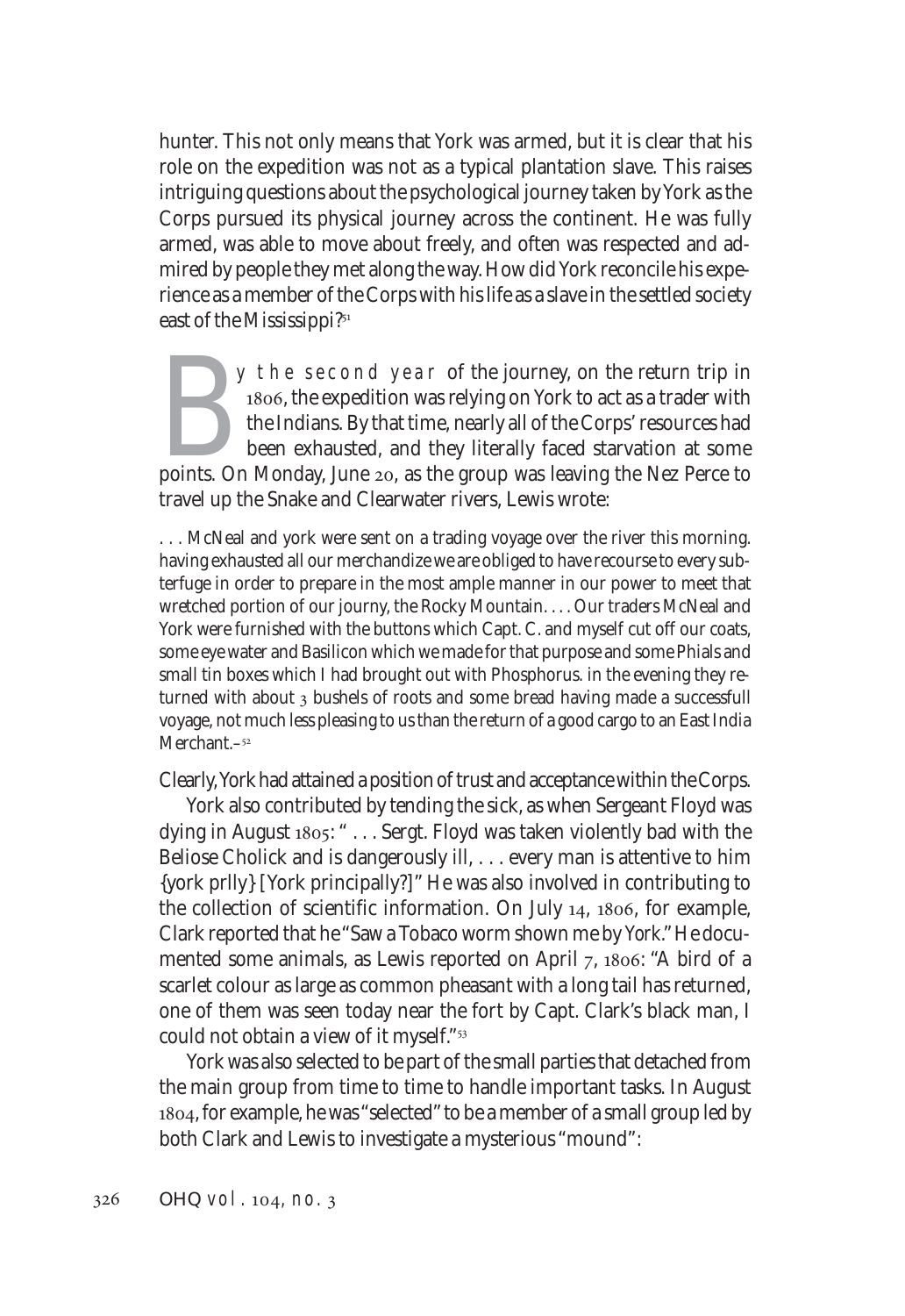William S. Keller, USDOI, NPS, photographer, OHS neg., OrHi



*In November , Lewis and Clark asked all members of the Corps, including York and Sacagawea, to help decide where to spend the winter. The decision was to build a fort near present-day Fort Clatsop, shown here as reconstructed by the National Park Service.*

... a Cloudy morning Capt Lewis & my Self Concluded to go and See the Mound which was viewed with Such turrow by all the different Nation in this quarter, we Selected Shields J. Fields, W Bratten, Sergt. Ordway, J Colter, Can, {& York} and Corp Worbington & Frasure, also G. Drewyer and droped down to the mouth of White Stone River where we left the Perogue with two men and at 200 yards we assended a riseing ground of about Sixty feet, from the top of this High land the Countrey is leavel & open as far as Can be Seen, except Some few rises at a Great Distance, and the *Mound* which the Indians Call Mountain of *little people* or Spirits . . .

A year later, on July 18, 1805, Sergeant Ordway comments in his journal: "... Capt. Clark his Servant and 2 other men Set out to go 1 or 2 days march a head to make discoverys . . . ."<sup>55</sup> And on the return trip, York was one of only a few Corps members to explore the Willamette River and to visit the future site of Portland, Oregon. Throughout the expedition, both captains consistently included York in important assignments.

The journals offer other types of evidence to demonstrate York's status as a respected member of the Corps. One remarkable example occurred after the group had reached the Pacific Ocean in November 1805 and had to decide where they would wait out the winter. Because the Corps was a military company, it might be expected that the commanding officers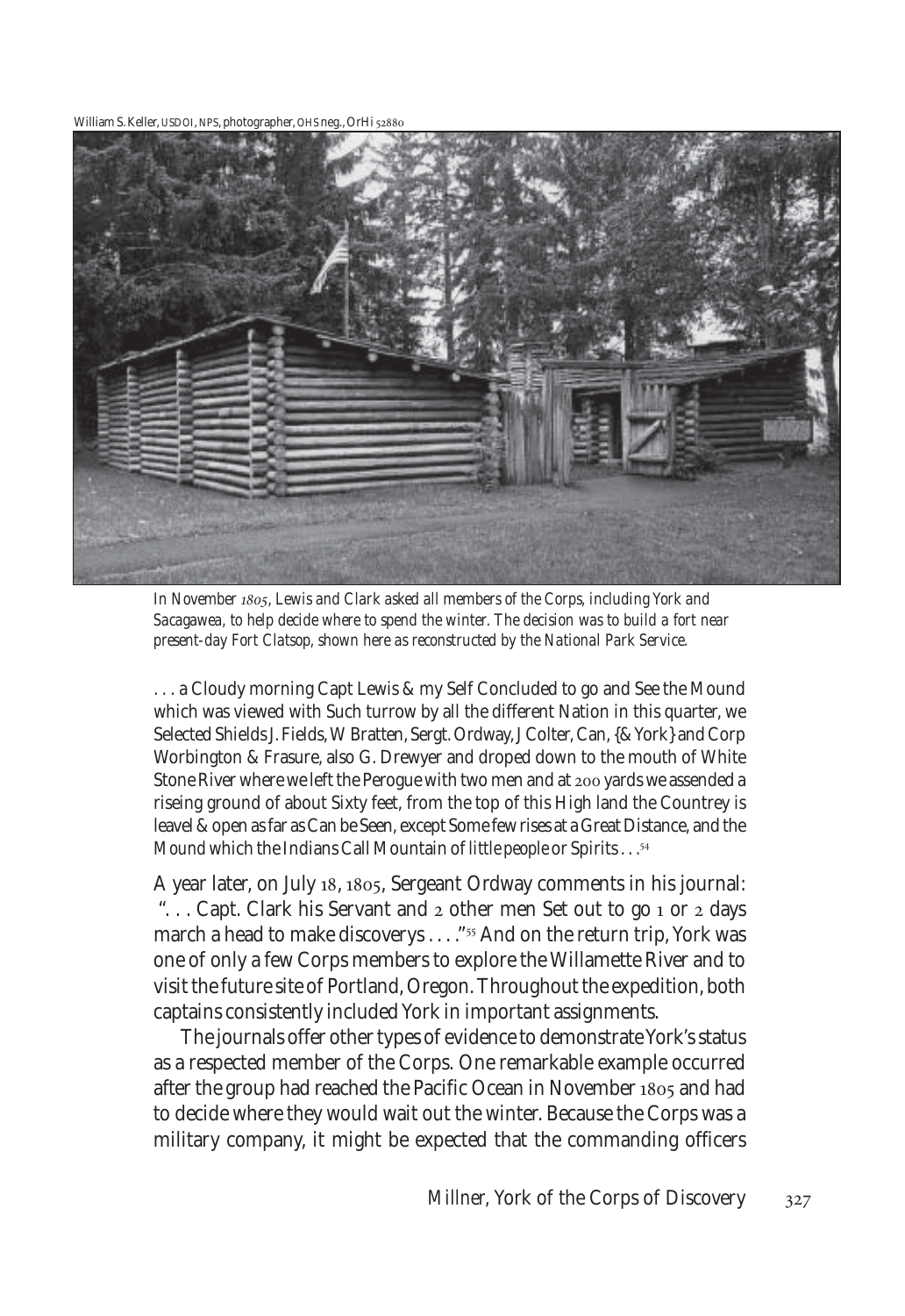would simply hand down such an important decision. But Lewis and Clark asked each member of the expedition, including Sacagawea and York, to cast their vote on where they should camp.<sup>56</sup> The inclusion of a black slave and a woman in the vote stands as a testament to their acceptance and the appreciation shown them by other members of the group. York's contributions are also acknowledged in the creek and islands that Clark named for him along the way.

Such acknowledgments were certainly appropriate. York made critical contributions to the expedition's success, and perhaps none was more important than the unplanned and unexpected role he played in the diplomatic relations with the Native people the expedition encountered. Time and again, the expedition journals comment on the Indians' reactions to York. His presence sometimes served to break the ice between local residents and the group of strangers from the east. At the Arikara village in October 1804, for example, Clark observed that the Indians were "astonished" by York, ostensibly because "this nation never saw a black man before." Eleven days farther upriver, Clark commented favorably on York's effect on residents of a Mandan village: "they appeared delighted with the Steel Mill which we were obliged to use, also with my black servent, . . ." Two days later, Clark wrote that the Mandans viewed York as "great medison." Farther west, when the expedition established contact with the Shoshone, Lewis declared: " . . . the back [*sic*] man York and the segacity of my dog were equally objects of admiration."

It is also true that York's appearance brought with it an element of chance and risk. The Native cultures encountered by the Corps were distinguished by their diversity and the range of their cultural traditions and norms. Among the Flathead Indians, for example, York's color created the potential for danger. Within Salish culture, warriors often painted their faces black as an indication of war, and oral tradition maintains that when a chief named Three Eagles saw York he assumed that the Corps was a hostile war party. Three Eagles eventually judged that the strangers were friendly and they were welcomed warmly by the tribe, but in this instance York's appearance had held the potential for trouble.<sup>59</sup>

Mail of 1806, York descended precipitously from his position as a member of the Corps of Discovery into the depths of chattel slavery. The other members of the Corps were richly rewarded. The enlisted men received generous fall of 1806, York descended precipitously from his position as a member of the Corps of Discovery into the depths of chattel slavery. The other members of the Corps were land as well as back pay and bonuses, the captains were paid and received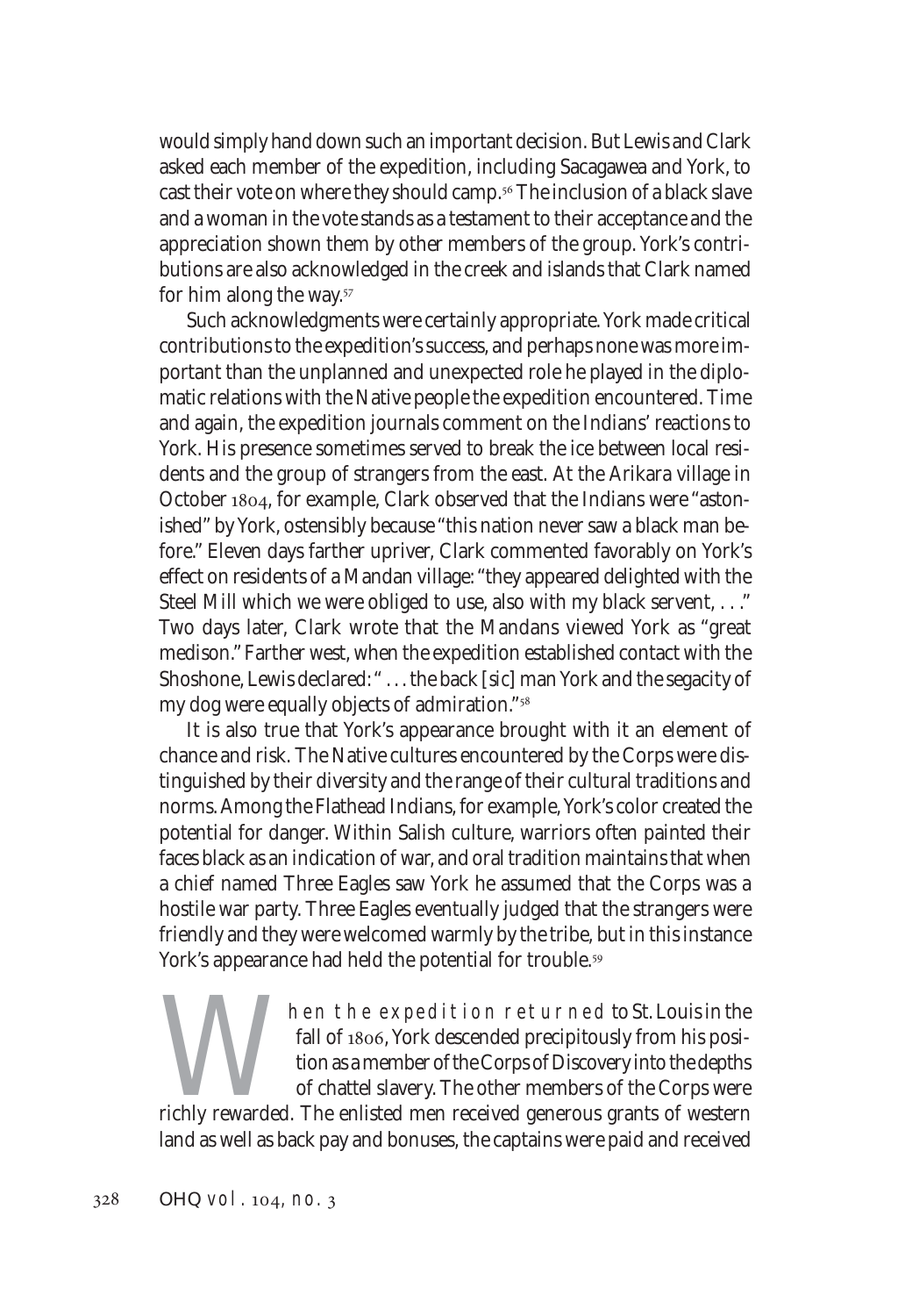both public honor and appointments to high office. All but York enjoyed the trappings and attentions of celebrity. For years, historians maintained that he did receive his freedom from Clark at the conclusion of the expedition in compensation for his services on the journey. David Holloway, for example, in *Lewis and Clark and the Crossing of North America*, published in 1974, was still basing his interpretation on Washington Irving's interview with Clark: "His [Clark's] slave York was granted his freedom on the expedition's arrival back and became a well-known figure in St. Louis . . . "<sup>60</sup> In fact, York remained a slave until about 1816. During that time, he grew increasingly restive and unmanageable, and Clark felt compelled to resort to the standard arsenal of slave-master techniques to control his property, including beating, incarceration, and hiring York out to a severe master to break his spirit.

The details of this post-expedition struggle between a master and his slave emerged in the fall of 1988 with the discovery of Clark family papers, among which was a bundle of letters written between 1806 and 1811.<sup>61</sup> On November 9, 1808, for example, Clark wrote his brother Jonathan Clark that he would

send York . . . and promit him to Stay a fiew weeks with his wife. he wishes to Stay there altogether and hire himself which I have refused. he prefers being Sold to return[ing] here. he is Serviceable to me at this place, and I am determined not to Sell him, to gratify him, . . . if any attempt is made by York to run off, or refuse to provorm his duty as a Slave, I wish him Sent to New Orleans and Sold, or hired out to Some Severe Master untill he thinks better of Such Conduct...<sup>62</sup>

Writing again on December 10, 1808, Clark concedes that much of the hostility between him and York arose from difficulty over York's wife: "... he could if he would be of Service to me and Save me money, but I do not expect much from him as long as he has a wife in Kenty." In the same letter, Clark also reveals that at least some of York's dissatisfaction grew from his resentment that his services to the Corps had not been properly rewarded: "I did wish to do well by him. but as he has got Such a notion about freedom and his emence Services, that I do not expect he will be of much Service to me again. I do not think with him, that his Services has been So great or my Situation would promit me to liberate him . . . "<sup>63</sup>

This conflict with York was so troubling to Clark that he called on Meriwether Lewis for advice. Clark reported to his brother:

I do not . . . cear for Yorks being in this Country. I have got a little displeased with him and intended to have punished him but Govr. Lewis has insisted on my only hireing him out in Kentucky which perhaps will be best, – This I leave entirely to you, perhaps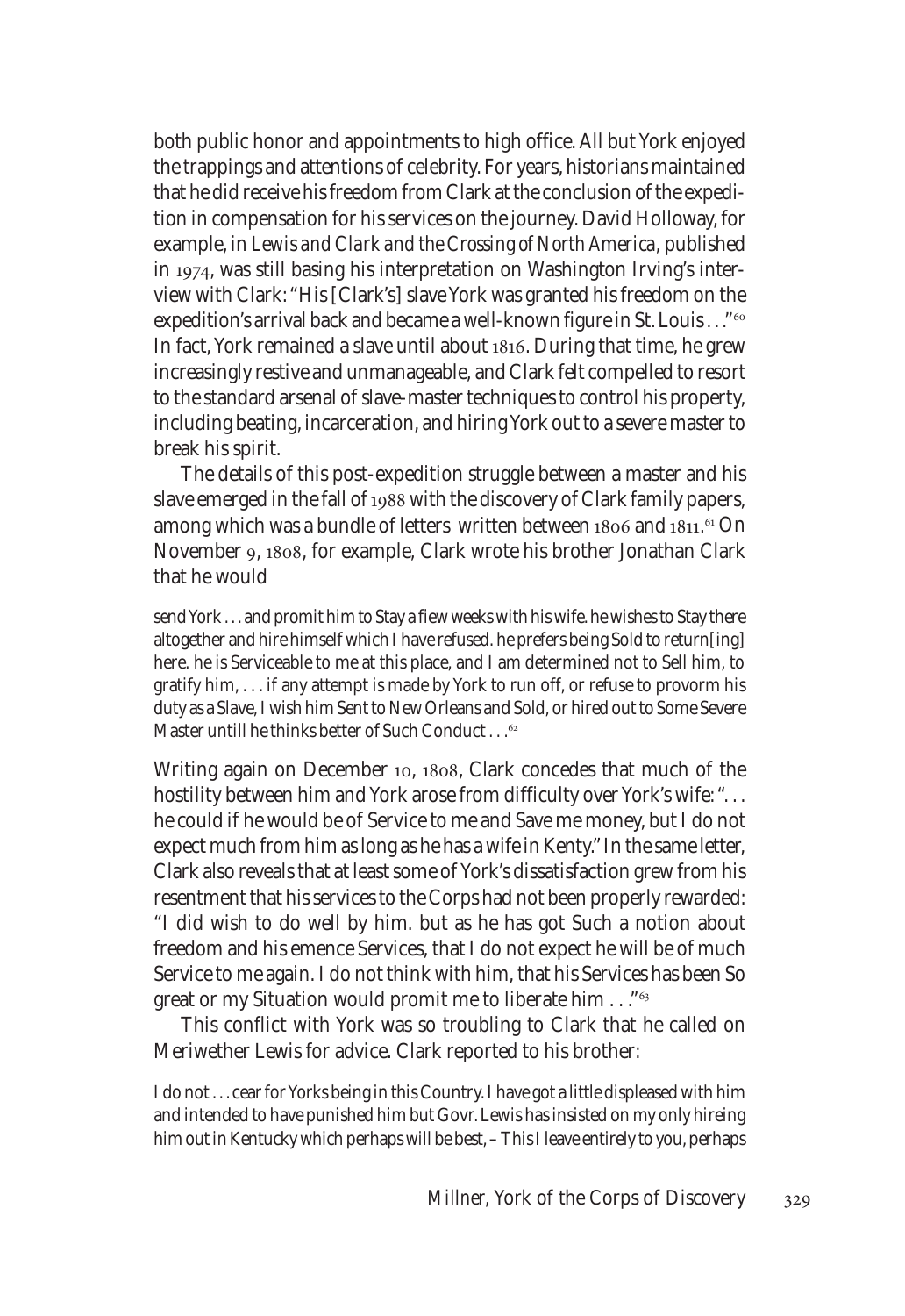if he has a Severe Master a While he may do Some Service, I do not wish him again in this Country untill he applies himself to Come and give over that wife of his- $\dots$ <sup>64</sup>

By May of 1809 the situation had deteriorated to the point that Clark resorted to beating York: ". . .he is here but of verry little service to me, insolent and sulky, I gave him a Severe trouncing the other Day and he has much mended[?] Sence . . ." By July, Clark found it necessary to have York incarcerated: ". . .taken York out of the Caleboos and he has for two or three weeks been the finest Negrow I ever had." In August, Clark's frustration and anger had pushed him to conclude that York must be hired out or sold away: "I have become displeased with him and Shall hire or Sell him, on the 5 of next month I [shall] Set him off in a boat to Wheeling as a hand, on his return to the falls I wished much to hire him or Sell him- I cant sell Negrows here for money-"

This declaration is the last mention of York in this series of letters, but it is possible to piece together subsequent events in York's life from other sources. In a May 1811 letter to William Clark in St. Louis, Clark's nephew, John O'Fallon, reported that York had been hired out to a severe master in Louisville and was very repentant. By this time, Clark and York had been physically separated for approximately two years, although York was still Clark's chattel slave. O'Fallon also reported that the man who owned York's wife was moving her from the Louisville area to Natchez, Mississippi. As late as November 1815, York was still in Louisville and still a slave of William Clark, working for John Hite Clark as a wagon driver.

Clearly the availability of this long-lost information requires a revision of the image of William Clark that has long been enshrined in the Lewis and Clark story. Clark was a product of the racial attitudes and practices of eighteenth- and nineteenth-century America. While it is manifestly unfair to judge Clark by the norms and standards of modern life, we should not ignore the dynamics of his relationship with York. To do so is to perpetuate a style of mythmaking that has long plagued the way American history is studied and taught. A sanitized version of Clark's behavior toward York serves no student of history or devotee of honesty.

In the early 1800s, slaves were rarely the subject of purposeful biography, and it is remarkably good fortune there is as much information as is now available about York. Still, the gaps and missing information, the things that will never be known about York and his relationship to the other individuals and events of his time, are tantalizing. For example, Where did York sleep in the winter quarters on the Oregon coast? Did York use the same cooking and eating utensils as the others on the expedition?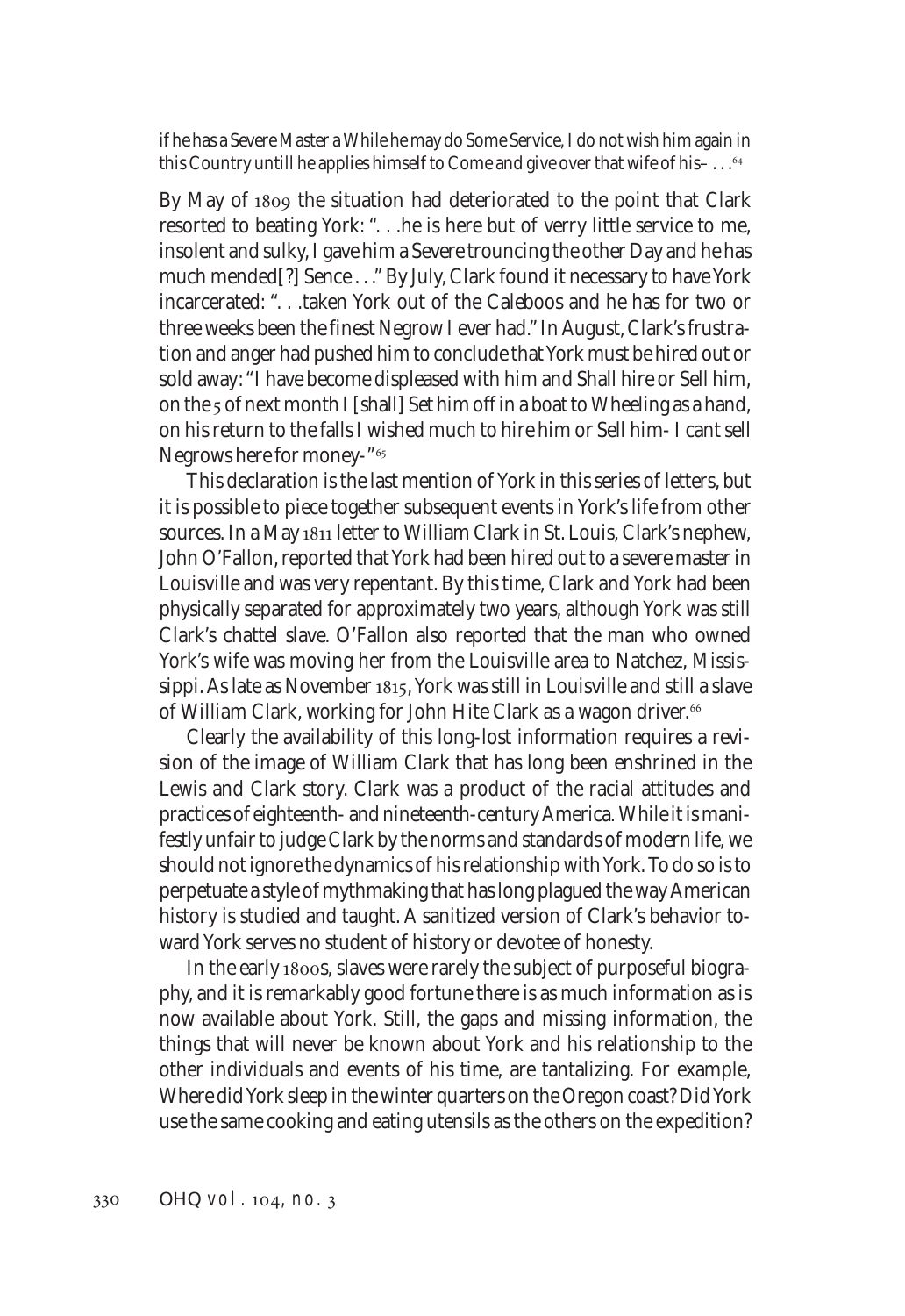When white members of the Corps were punished by having to run the gauntlet, did York participate? What became of York's wife? Did York and his wife have children? Perhaps a future windfall of lost letters will provide answers to some of these questions, but it is likely that we will never know.

That uncertainty also surrounds the circumstances of York's life after . There are two versions of what happened to York after Clark finally set him free. One story grew out of Clark's 1830s interview with Washington Irving. In his account of that interview, Irving recorded the following:

His slaves — set them free — one he placed at a ferry — another on a farm, giving him land, horses, & c.  $-$  a third he gave a large waggon & team of 6 horses to ply between Nashville and Richmond. They all repented & wanted to come back.

The waggoner was York, the hero of the Missouri expedition & adviser of the Indians. He could not get up early enough in the morng — his horses were ill kept two died — the others grew poor. He sold them, was cheated-entered into servicefared ill. ["]Damn this freedom,["] said York, ["]I have never had a happy day since I got it.["] He determined to go back to his old master — set off for St Louis, but was taken with the cholera in Tennessee & died. Some of the traders think they have met traces of York's crowd, on the Missouri.

This passage proclaims York's incompetence and his hatred of freedom and alludes to York's supposed promiscuity among Native women, two elements in his Samboization. There is no independent documentation that supports Clark's story of what happened to York, and it is easy to see how this version of events served to validate Clark's post-expedition treatment of York.

The other version of York's later life is from a mountain man, Zenas Leonard, who describes an encounter he had with a black man in a Crow Indian village in the 1830s:

In this village we found a Negro man, who informed us that he first came to this country with Lewis and Clark . . . with whom he also returned to the state of Missouri, and in a few years returned again with a Mr. Mackinney, a trader on the Missouri river, and has remained here ever since — which is about ten or twelve years. He had acquired a correct knowledge of their manner of living, and speaks their language fluently. He has rose to be quite a considerable character, or chief, in their village; at least he assumes all the dignities of a chief, for he has four wives with whom he lives alternately. This is the custom of many of the chiefs.

There appears to be no doubt that Leonard had such an encounter. The question is whether or not the "Negro man" was York. As in the Clark– Irving version of events, there is no independent documentation supporting Leonard's account. Furthermore, there were several prominent Afri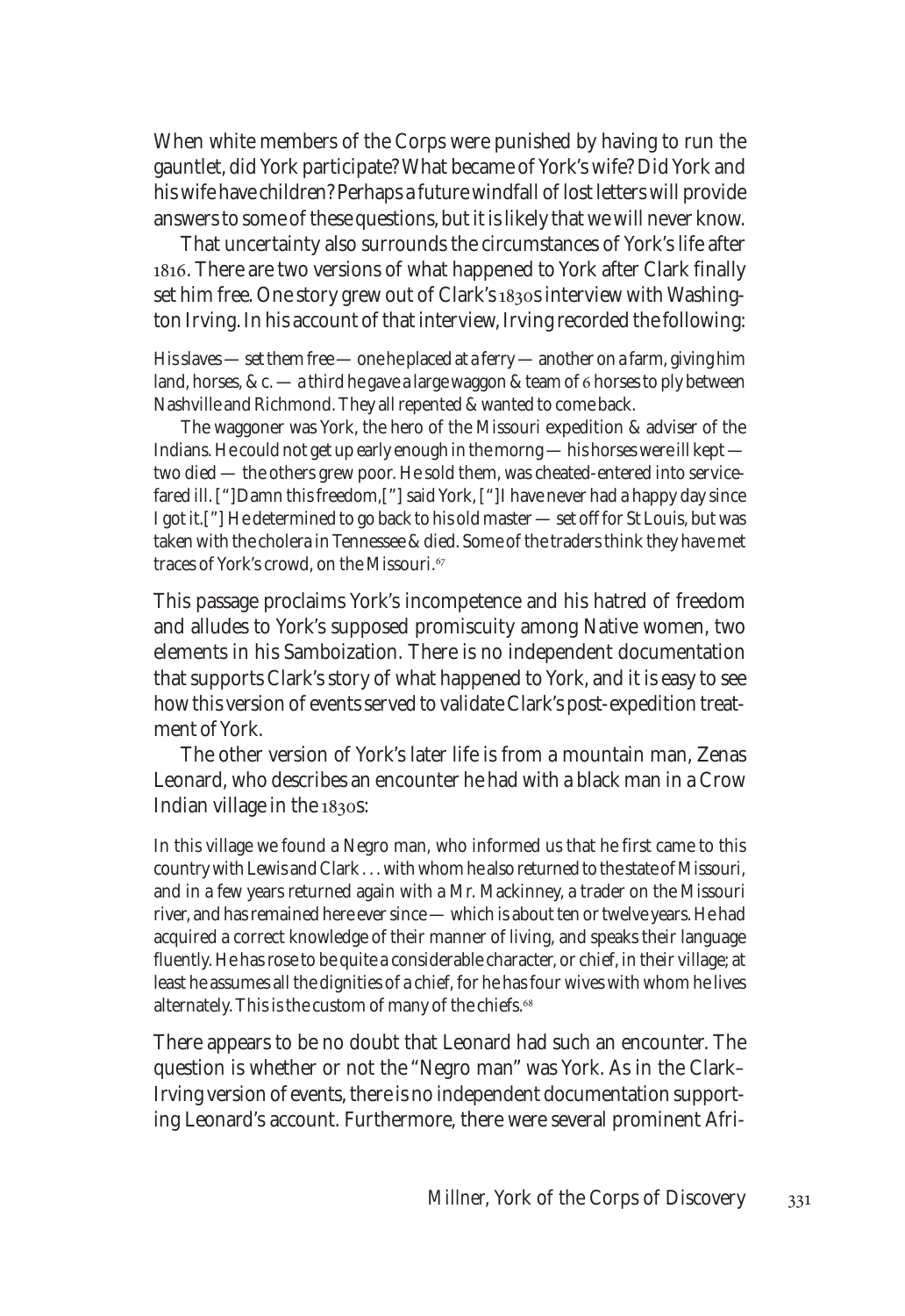can Americans among the mountain men in the West during the 1830s, and some had well-documented ties to the Crow Nation. It is also true that mountain men were a notoriously flamboyant lot who savored the grand tale and the big lie as a form of entertainment. The "Negro man" might have been York, but he also might have been Jim Beckwourth or another, unnamed contemporary having a grand pull on Leonard's leg. In his 1856 autobiography, *The Life and Adventures of James P. Beckwourth as Told to Thomas D. Bonner*, Beckwourth describes his adventures with the Crows and includes a story nearly identical to the one Leonard attributes to this "Negro man."<sup>69</sup> In this case, perhaps it is preferable that the real answer is veiled in the smoke of those long-ago western campfires. It allows us the chance to grant to York in his last years a measure of the prestige, peace, and fulfillment that the racial realities of his day and the legacy of two hundred years of faulty scholarship have denied him.

## **Notes**

. James P. Ronda, "Why Lewis and Clark Matter," Smithsonian (August 2000): 99.

. Núñez Cabeza de Vaca, Alvar, *Cabeza De Vaca's Adventures in the Unknown Interior of America*, trans. Cyclone Covey (Albuquerque: University of New Mexico Press, 1961).

. Barry Gough, *First Across the Continent: Sir Alexander Mackenzie* (Norman: University of Oklahoma Press, 1997).

. John Scofield, *Hail, Columbia!: Robert Gray, John Kendrick, and the Pacific Fur Trade* (Portland: Oregon Historical Society Press,  $1993)$ .

. Merriwether Lewis mentions in his entry for July 26, 1806, a mysterious white man living among the Crow Indian nation. See Gary E. Moulton, ed., *The Journals of the Lewis and Clark Expedition,* 13 vols. (Lincoln: University of Nebraska Press, 1986-97), 8:131.

. Núñez Cabeza de Vaca, *Adventures in the Unknown Interior.*

. Bob Ward, *Lost Harbour Found! The Truth about Sir Francis Drake's Movements along the American Coast* (De Poe Bay, Oregon: Drake in Oregon Society, 1998). Also see Neville Williams, *The Sea Dogs: Privateers, Plunder and Piracy in the Elizabethan Age* (New York: MacMillan, 1975). See also Samuel Bawlf, The *Secret Voyage of Sir Francis Drake* (New York: Walker and Co., 2003.

. T.C. Elliott, "Haswell's Log of Sloop Washington," *Oregon Historical Quarterly* 29:2 (Spring 1928): 174-7.

. Dick Pintarich, "Even Black Cowboys Get the Blues", *Oregon Times* 8:6 (July 1978): .

. Thomas J. Archdeacon, *Becoming American: An Ethnic History* (New York: Free Press, 1983), 24.

. Paul Russell Cutright, *A History of the Lewis and Clark Journals* (Norman: University of Oklahoma Press, 1976), 205.

. Eva Emery Dye, *The Conquest: The True Story of Lewis & Clark* (Chicago: A.C. McClurg, 1903), 324.

13. Moulton, ed., *Journals*, 3:156-7.

14. Ibid., 9:85.

. Julia Davis, *No Other White Men* (New York: E.P. Dutton, 1937), 92-3.

. John Bakeless, *Lewis and Clark: Partners in Discovery* (New York: William Morrow,  $1947$ ,  $443$ .

17. Moulton, ed., *Journals*, 3:174.

18. Bakeless, *Lewis and Clark*, 268-9.

. David Lavender, *The Way to the Western Sea: Lewis and Clark across the Continent* (New York: Anchor Books, 1988), 334. Also see Chief Many Wounds (aka Sam Lott), "Historical Sketches of the Nez Perce," unpublished manuscript, 1935, Old Spalding Log Cabin Mission